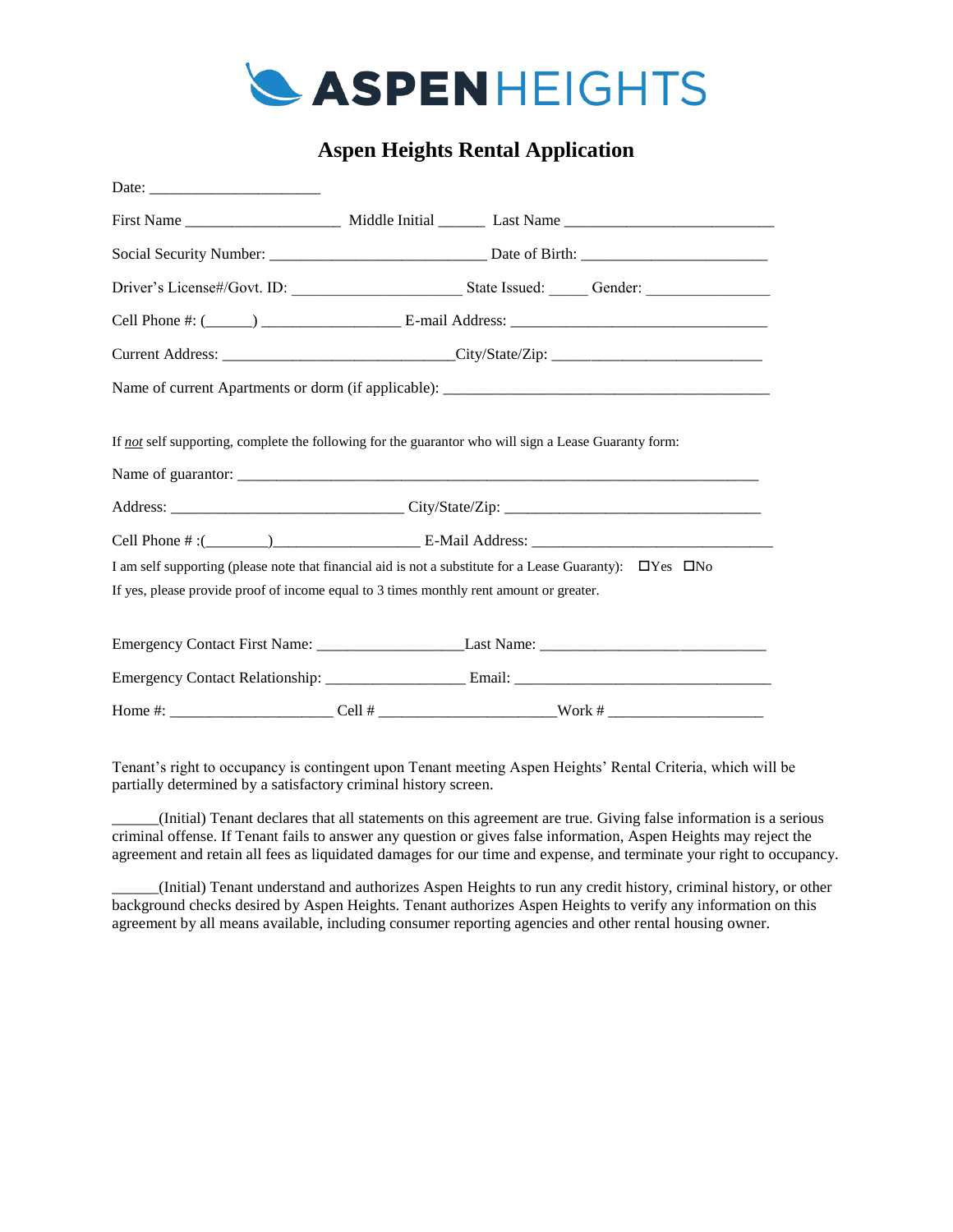

**Aspen Heights Rental Criteria**

In an effort to achieve our goal of providing you with the best possible student living experience, all prospective applicants are required to meet established criteria to be considered for residency. Notwithstanding anything herein, Aspen Heights will always abide by Federal, State and Local Fair Housing Laws when processing potential resident applications.

- Occupancy standards are one (1) person per bedroom unless stated otherwise.
- Each Applicant must be of legal age to enter into a binding contract based on prevailing state law.
- In the event the Applicant is not of legal age, a cosigner will be required. In the event a co-signer is required, he/she must meet Guarantor criteria and sign the Lease Guaranty. The co-signer will be fully responsible for the Lease Agreement if the occupying resident(s) default.
- Guarantors are required unless the Applicant can qualify for credit on his/her own. Minimum income standards do apply. Guarantor or Applicant must make three (3) times the monthly rental rate to qualify.
- A credit report will be run on the Guarantor (or Applicant, if no Guarantor). An unsatisfactory report can result in the denial of the application. An unsatisfactory credit report is one that reflects past or current bad debts, late payments, or unpaid bills, liens or judgments. If your application is denied for poor credit history, you will be given the name, address, and phone number of the credit reporting agency that provided the report, as required by the Fair Credit Reporting Act.
- Bankruptcy and foreclosures on a current or previous mortgage will result in denial of the application unless the following alternatives can be met. If the Bankruptcy has been satisfied, then it will not result in a denial.
- Applicants wishing to qualify through financial aid must sign a Financial Aid Addendum and furnish proof of approved financial aid. Financial aid must be equal to annual school tuition plus three (3) times the rental rate to qualify. A guarantor is still required with Financial Aid Addendum. • If Guarantor does not qualify due to fico score, rent-to-income ratio, debt-to-income ratio, or other credit-related history and Applicant is unable to provide a secondary guarantor, listed guarantor may serve as an active guarantor only if such guarantor agrees to any additional requirements of Landlord.
- If no Guarantor is provided, Applicant income will be verified through the procurement of three (3) consecutive months of paycheck stubs and/or recent W2 forms.
- If no Guarantor is provided, Applicant may pay the entirety of the lease term in advance. Applicant will provide two months of rent within seven days of lease execution followed by the remaining balance on August 1st prior to the lease start date.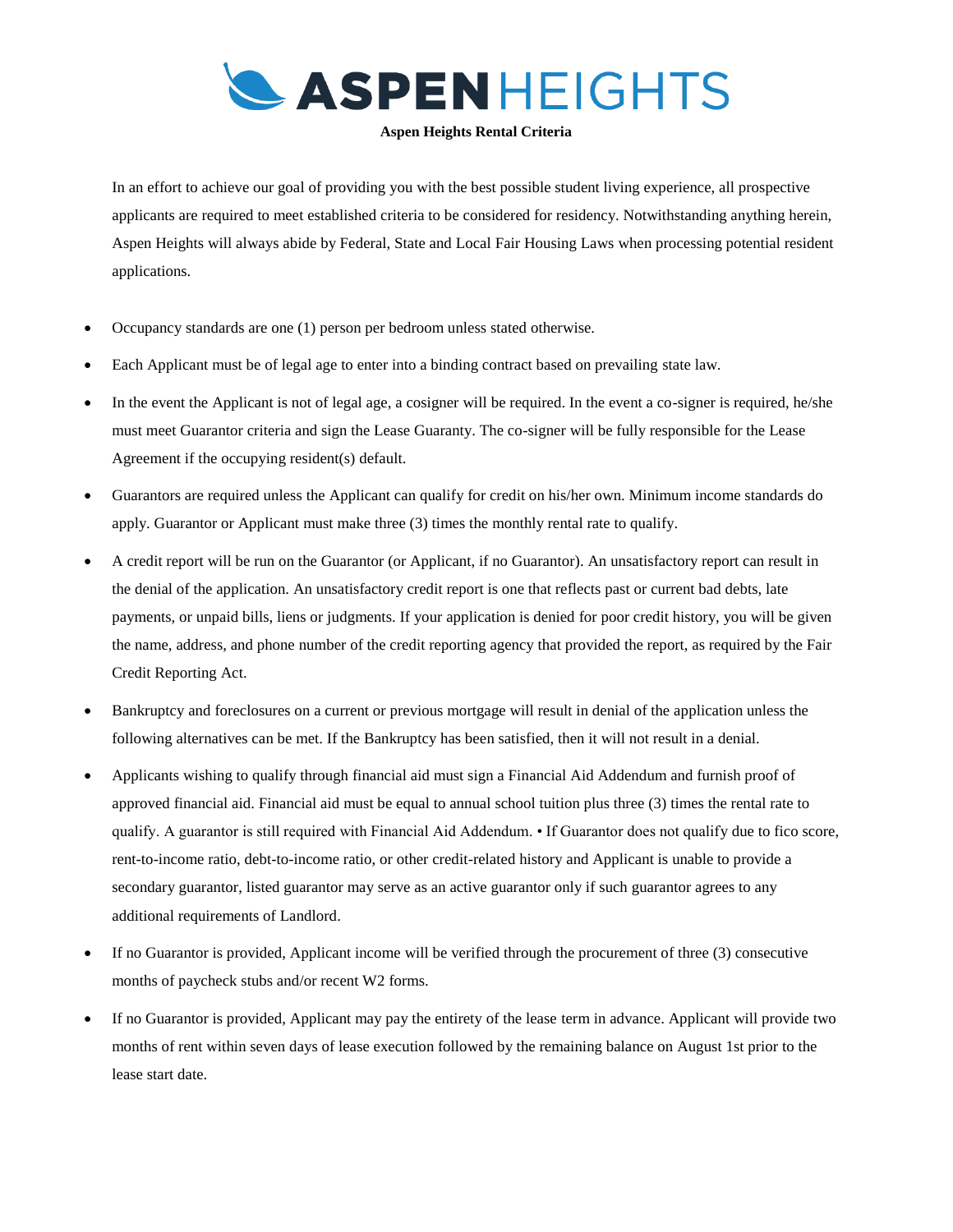- If no Guarantor is provided, Applicant is unable to furnish a social security number, and Applicant fails to meet any of the other standards, Applicant may provide Landlord valid USCIS documents (acceptable forms include I-20, I-1551, I-766, I-766A, and I-94) that permits Applicant to remain in the country during the entire lease term and Applicant shall provide two installments of rent within seven days of lease execution to be applied by Landlord to rent during the term of the Lease.
- If no Guarantor is provided and/or if Applicant applies for a move-in date other than the standard lease dates, rental history on the Applicant may be verified. The application can be denied for a negative rental reference. A negative rental reference constitutes any outstanding balance, eviction, complaints or lease violations to a current or previous landlord.
- Criminal history will be checked on the applicant. Any convicted felony will result in the denial of the application. Any convicted felony will result in the preliminary denial of the application. The Applicant should bring additional factors such as nature, severity, and recency to the attention of the leasing office in writing if he or she believes that such factors should weigh on the status of the application Misdemeanors based on the following may result in the denial of the application: (i) any misdemeanor conviction in the past 7 years involving a crime against persons or property or that is gang related, drug related, theft related, prostitution related, sex-related, cruelty to animals related, terrorism related or violent in nature; or (ii) 3 or more misdemeanors of any kind. Three or more DUI charges in the past 7 years will result in an automatic denial. Applicants listed on the OFAC (Office of Foreign Assets Control) Specially Designated Nationals list will result in an automatic denial. If your application is denied for criminal history, you will be given the name, address, and phone number of the credit-reporting agency that provided the report. Aspen Heights Management reserves the right to obtain additional criminal reports at will if criminal charges are evident.
- If the Applicant is a parent and wishes the child to live with them, the child may live in the same room and Applicant shall provide the Landlord the child's name and other requested information.
- Incomplete or falsified documentation will result in denial of the application.

The Rental Application Fee is non-refundable, regardless of the circumstances. Please review these policies carefully before submitting an application. We will consider all applications.

| Signature_    |  |  |  |
|---------------|--|--|--|
| Printed Name: |  |  |  |
| Date Signed:  |  |  |  |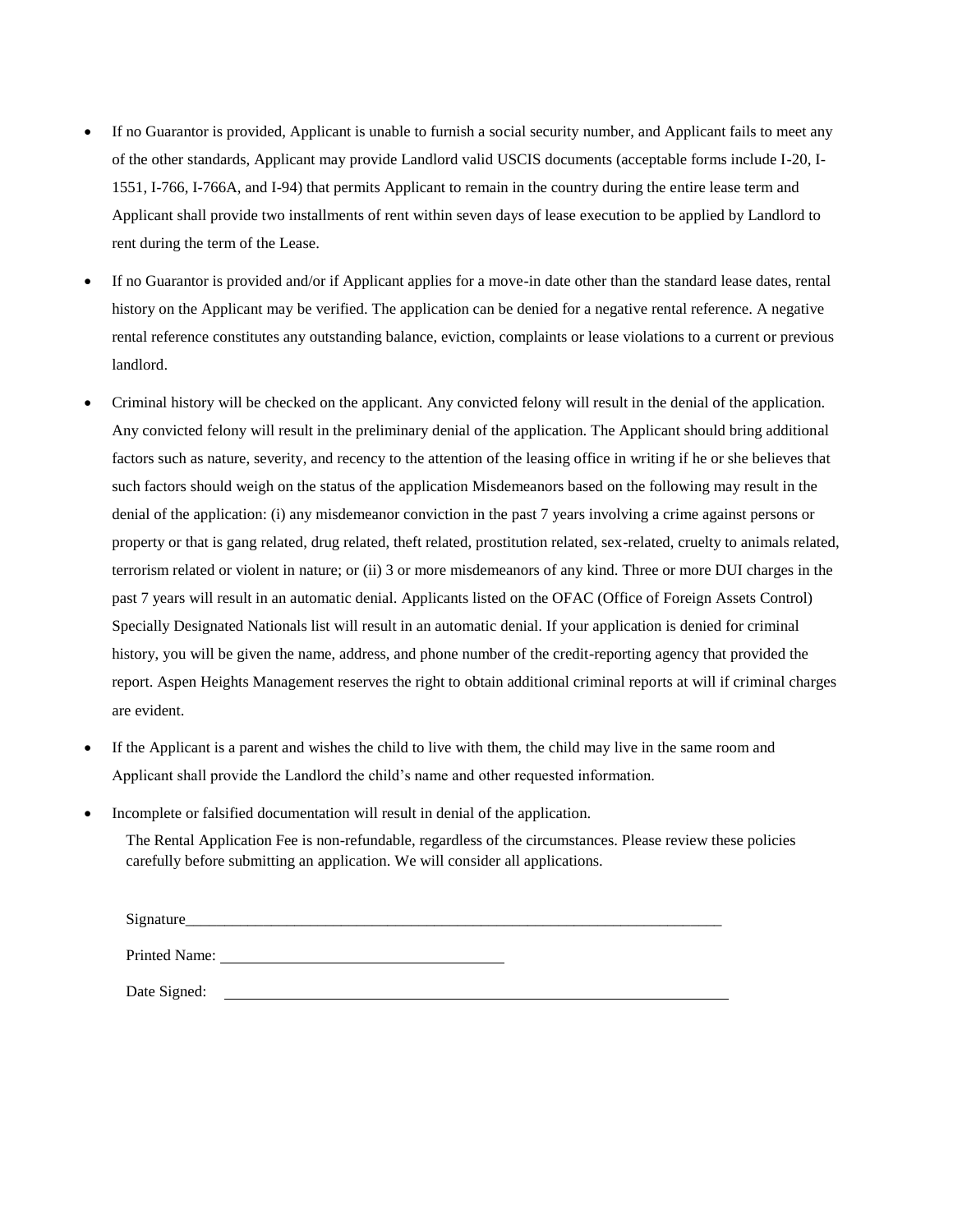# (From Entrata) **Roommate Matching & About Me**

| Name:                                                                                                          |                      |                                                                               |               | House Number: Now a state of the state of the state of the state of the state of the state of the state of the |  |
|----------------------------------------------------------------------------------------------------------------|----------------------|-------------------------------------------------------------------------------|---------------|----------------------------------------------------------------------------------------------------------------|--|
|                                                                                                                |                      | <b>Roommate Matching</b>                                                      |               |                                                                                                                |  |
| Are you willing to live in a co-ed house? $\Box$ Yes $\Box$ No                                                 |                      | What is your gender?                                                          |               | $\Box$ Male $\Box$ Female                                                                                      |  |
| Will your unit be furnished?                                                                                   | $\Box$ Yes $\Box$ No | Will your unit have a TV?                                                     |               | $\Box$ Yes $\Box$ No                                                                                           |  |
| Are you bringing pets?                                                                                         |                      | $\Box$ Yes $\Box$ No Willing to live in a house w/ pets? $\Box$ Yes $\Box$ No |               |                                                                                                                |  |
|                                                                                                                |                      |                                                                               |               |                                                                                                                |  |
| Academic Classification: □ Freshman □ Sophomore                                                                |                      | $\Box$ Junior                                                                 | $\Box$ Senior | $\Box$ N/A                                                                                                     |  |
| Graduation Year: ____________________                                                                          |                      | Major:                                                                        |               |                                                                                                                |  |
| Please list any groups/activities you participate in (ex: sports teams, Greek life, honorary societies, etc.): |                      |                                                                               |               |                                                                                                                |  |
| Are you a smoker? $\Box$ Yes $\Box$ No                                                                         |                      |                                                                               |               |                                                                                                                |  |
| On a school night, I like to go to bed at: $\Box$ 9p-11p                                                       |                      | $\Box$ 11p-1a                                                                 | $\Box$ 1a-3a  |                                                                                                                |  |
| How clean do you keep your space? (1=always messy, 10=dust free): ______________                               |                      |                                                                               |               |                                                                                                                |  |
| How would you describe your study habits? (1=what homework?, 10=PhD): ___________                              |                      |                                                                               |               |                                                                                                                |  |
| How would you describe your lifestyle activity? (1=couch potato, 10=sports addict): ______________             |                      |                                                                               |               |                                                                                                                |  |
| How would you rate how often you like to have visitors over? (1=never, 10=bring on the party): ___________     |                      |                                                                               |               |                                                                                                                |  |
|                                                                                                                |                      | <b>About Me</b>                                                               |               |                                                                                                                |  |
|                                                                                                                |                      |                                                                               |               |                                                                                                                |  |
| Twitter: ______________________________ Instagram:______________________________                               |                      |                                                                               |               |                                                                                                                |  |
| Favorite Local Restaurant:                                                                                     |                      |                                                                               |               |                                                                                                                |  |
| Favorite Beverage:                                                                                             |                      |                                                                               |               |                                                                                                                |  |
| <b>Favorite Snack:</b>                                                                                         |                      |                                                                               |               |                                                                                                                |  |
| Interests & Hobbies:                                                                                           |                      |                                                                               |               |                                                                                                                |  |
| Favorite Candy:                                                                                                |                      |                                                                               |               |                                                                                                                |  |
| <b>Favorite Ice Cream:</b>                                                                                     |                      |                                                                               |               |                                                                                                                |  |
| Pet's Names & Pet Type:                                                                                        |                      |                                                                               |               |                                                                                                                |  |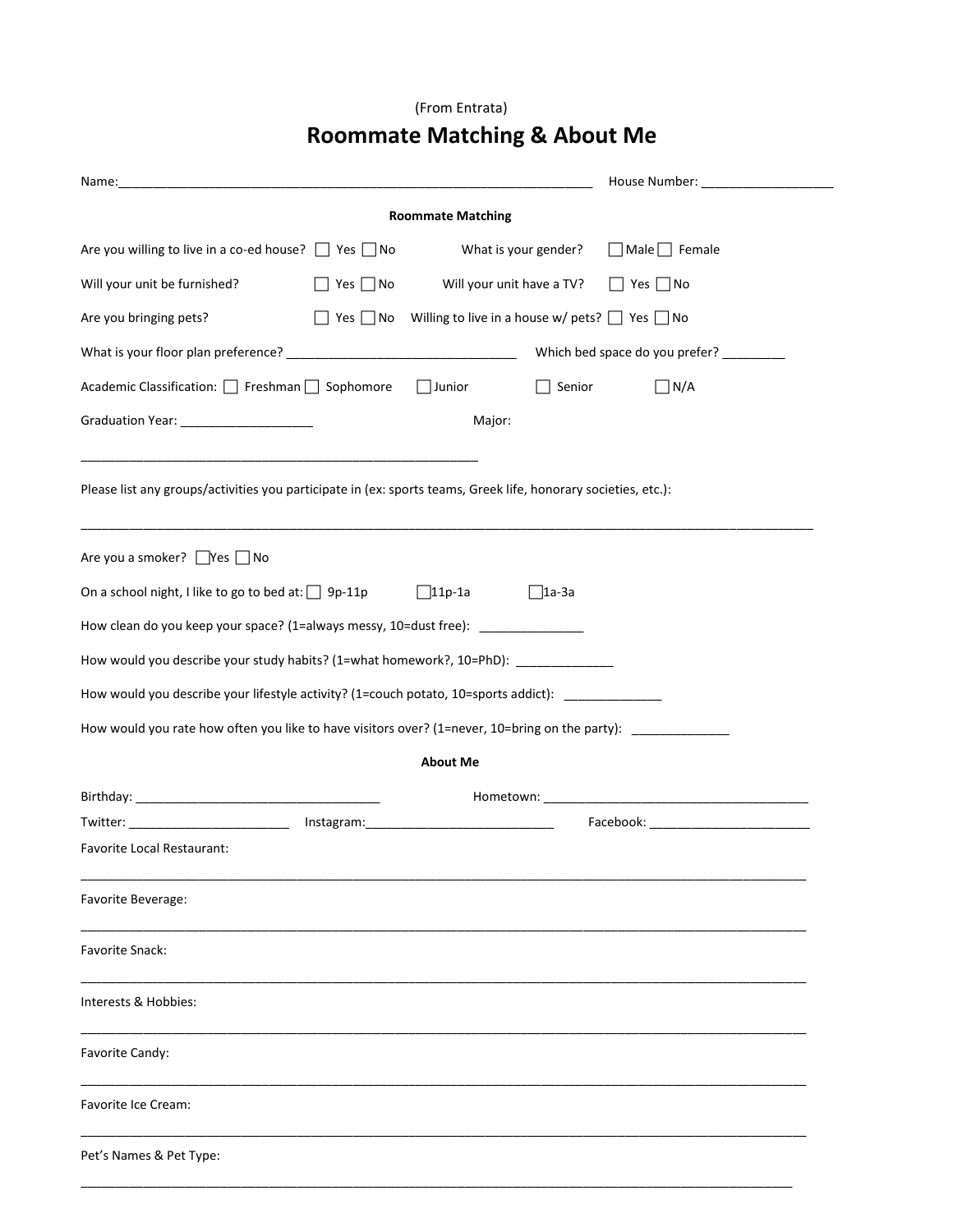## LEASE AGREEMENT TO BE CONFORMED TO MASSACHUSETTS LAWS



#### **Aspen Heights Lease Agreement**

THIS LEASE AGREEMENT (this "Lease") is made and entered into this day of \_\_\_\_\_\_\_\_\_\_\_\_\_\_ by and between \_\_\_\_\_\_\_\_\_\_\_\_\_\_\_\_\_\_ ("Landlord") and Tenant (as further described below), of the LEASED PREMISES (as further described below) located in \_\_\_\_\_\_\_\_\_\_\_\_\_\_\_\_\_\_\_\_\_\_\_\_\_\_\_\_\_\_\_\_\_\_\_\_\_\_\_\_ (the "Neighborhood").

**Tenant Name:**

**Lease Dates:**

**Floorplan Selection:**

**Administrative Fee:**

#### **Total per Installment:**

The first Installment is due **August 1** and each subsequent Installment is due and payable on the first day of each calendar month thereafter). Promotion and Rental Concession will only be applied if all conditions of Tenant under this Lease, including Guaranty and payment of Administrative Fee, are met within 7 days of execution of Lease.

Tenant :

Leased Premises: One bedroom in a \_\_\_\_\_\_\_\_\_\_\_\_\_ Bedroom Dwelling (the "Dwelling") in the Neighborhood.

1. DESCRIPTION OF LEASED PREMISES AND TERM: Landlord hereby leases the Leased Premises to Tenant, and Tenant hereby leases the Leased Premises from Landlord. Tenant is choosing to lease only one bedroom, and Tenant hereby waives all rights to select his or her roommate(s) and/or the specific bedroom he or she is leasing. Should a bedroom in the floor plan Tenant has selected not be available, a bedroom in a floor plan of equal or lesser value will be assigned, including a floor plan with a lesser number of bedrooms.

The term of the Lease begins on  $\qquad \qquad$  and ends on  $\qquad \qquad$  at 1:00 P.M., unless terminated sooner as provided herein (hereinafter the "Term"). It is expressly understood that this Lease is for the entire Term regardless of whether Tenant is transferred, ceases to be enrolled in a College or University in the same city or region as the Neighborhood, or is unable to continue occupying the Leased Premises for any other reason. Accordingly, Tenant's obligation to pay the Rent (as hereinafter defined) hereunder shall continue for the entire Term. The Leased Premises is to be used and occupied exclusively by Tenant.

Tenant agrees to accept the Dwelling assigned to Tenant by Landlord, if the floor plan Tenant prefers is not available, a bedroom in a floorplan of equal or lesser value will be assigned to Tenant. Tenant acknowledges that while Landlord will attempt to provide a Dwelling with Tenant's preferred floor plan, Landlord cannot guaranty that Tenant will receive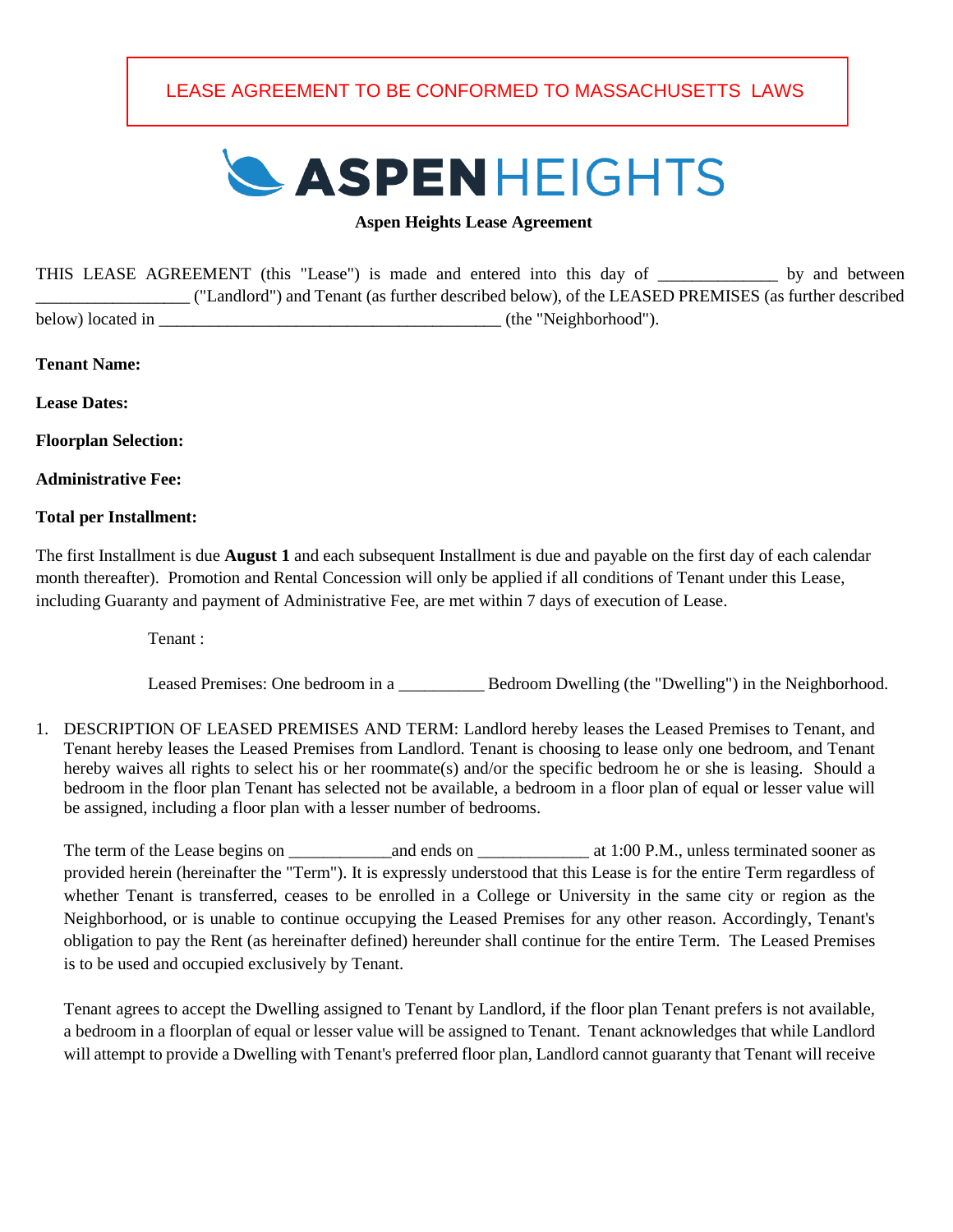its preferred floor plan, including number of bedrooms, and that Tenant agrees to accept whichever floor plan it is assigned.

Neither Landlord nor its property manager, Breckenridge Property Management 2017, LLC (hereinafter "Agent"), shall be liable to Tenant for any damages resulting from Landlord's inability to deliver possession of the Leased Premises to Tenant at the commencement of the Term. If Landlord's inability to deliver the Dwelling is a result of act of God, war, acts or regulations of governmental authorities materially and adversely affecting the sale or transportation of material, supplies or labor and strikes, lockouts and other labor disputes, and inclement weather, then the date of commencement will be extended day-to-day; provided, however, that there shall be no extension of the Term. Landlord, at its sole expense, will provide alternative housing to Tenant if the Dwelling is not timely delivered, and upon delivery of such alternative housing, the Term of this Lease shall commence, notwithstanding the fact that Tenant's actual Dwelling has not yet been delivered, and Rent (as defined in Paragraph 2) shall be fully due and payable in accordance with the terms of this Lease. Tenant acknowledges such alternative housing may include a different housing complex or a hotel and further acknowledges that providing of such alternative housing shall be deemed to be delivery of possession by the Landlord hereunder.

**Tenant agrees to only occupy bedroom shown on the Notification Letter sent from Agent. Tenant is not permitted to take possession of any other bedroom with or without permission from roommates or other tenants. Occupying a bedroom other than that shown on the Notification Letter is considered a breach of the Lease and subject to a \$500.00 fine plus any damages related to the illegal possession and subject to termination of the Lease.** 

2. RENT: Tenant, in return for the use and occupancy of the Leased Premises and in consideration of the terms, conditions, covenants and provisions contained herein, shall pay Landlord the rent owed for the Term in 12 equal installments (each an "Installment") of \$, which shall be paid in advance, without notice, demand, offset or reduction (the "Rent"). While Landlord has no obligation to do so and may refuse to do so, Landlord may accept partial payment of Tenant's Rent or other payment obligations, but if it so elects, Landlord does not waive its right to collect and demand the payment of the remainder of such obligations or enforce Tenant's default hereunder due to failure to pay such amounts in full. **Tenant hereby acknowledges that the Term of this Lease is less than a full calendar year, and the Rent has been allocated into 12 equal installments and is not based on a daily or calendar month basis.** The first installment of Rent shall be due on August 1, 2017 and each subsequent installment shall be due and payable on the first day of each month. The last installment of Rent shall be due on July 1, 2018. **All payments should be made via the internet through Landlord's Resident Portal. If payment via Landlord's Resident Portal is not feasible, payment should be tendered directly to the Agent's office in the Neighborhood. Tenant and any Guarantor acknowledge and understand Landlord may refuse other forms of payment, subject to Prevailing Law.** Tenant and Guarantor acknowledge Landlord will not waive late fees for any payments due to failure of such parties understanding how to submit payments through the Resident Portal and therefore Tenant and Guarantor are encouraged to be familiar with the Resident Portal prior to the date the first Rent payment is due. Upon receipt of payment, Landlord will provide a written receipt with the date, amount paid, premises, time period covered and the signature and title of the person receiving payment. A written receipt is not required when payment is tendered via personal check absent written request for a receipt.

If Rent is not timely paid, Landlord reserves the right to require Tenant to pay all Rent and late fees by cashier's check or money order.

3. LATE FEES: If Rent is not paid prior to the end of the third day of each calendar month, regardless of holiday or office closures, Tenant shall pay an initial late charge of \$50.00 plus \$10.00 for each additional day until paid in full. Total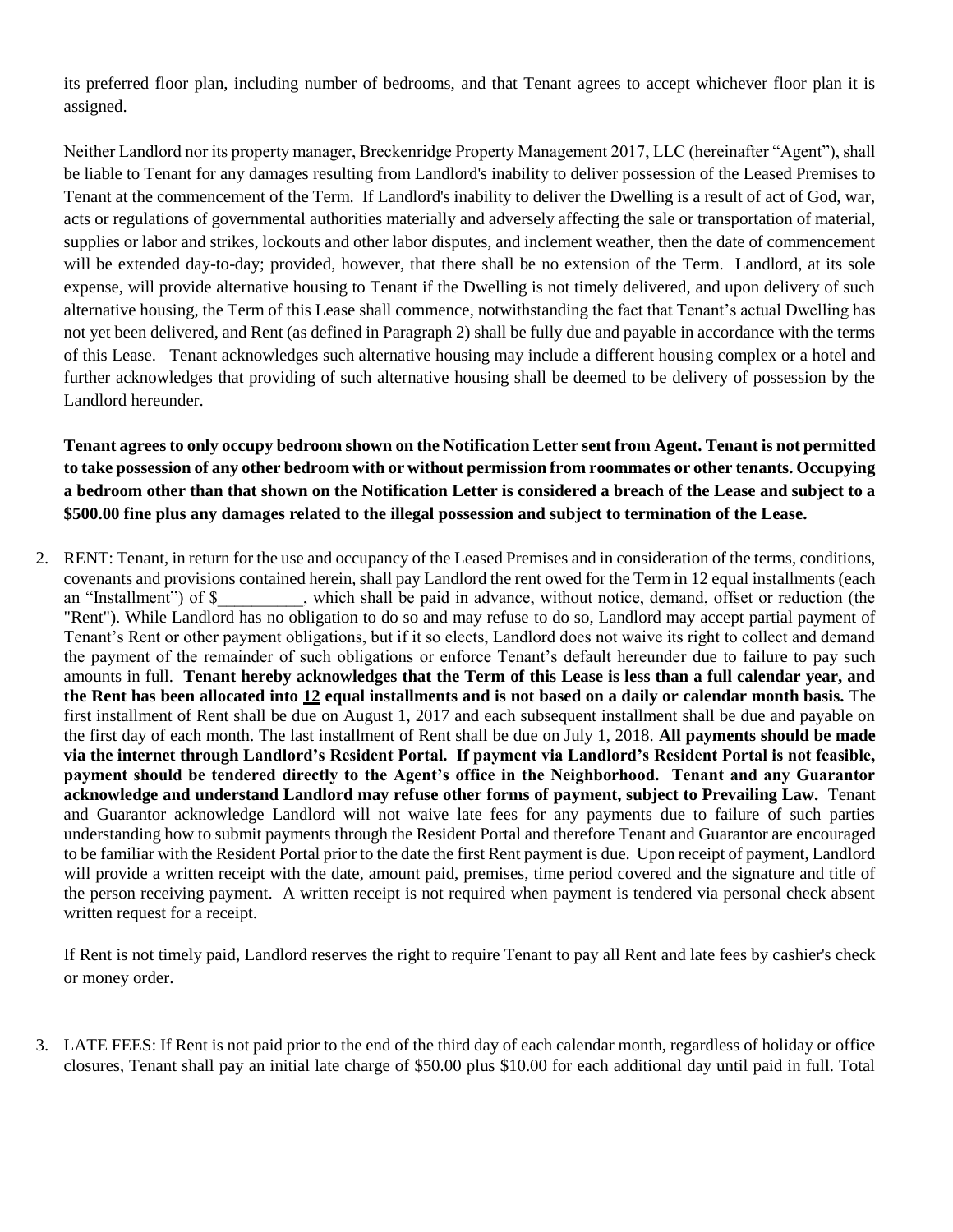monthly late charges will not exceed \$150. Payments will be considered received based on the time received in the Landlord's Resident Portal system or tendered to the Agent's office in the Neighborhood. Tenant acknowledges that the late fees provided for in this paragraph are a reasonable estimate of uncertain damages to Landlord as a result of Tenant's failure to timely pay rent and that such actual damages are incapable of precise calculation. All fees and deadlines herein shall be subject to any limits under Prevailing Law (as defined below) and the Lease shall be modified accordingly without invalidating the Lease and any overpayment(s) shall be promptly reimbursed to Tenant.

### **Acceptance of Rent after the due date shall not be considered a waiver or relinquishment of any of Landlord's other rights and remedies.**

Tenant shall pay Landlord a charge of \$25.00 for any item returned to Landlord for non-sufficient funds, or if said item otherwise fails to clear the issuer's bank, including, but not limited to, incorrect bank information or input error. Said charge shall be due and payable immediately upon notification to Tenant of such instance, and shall be in addition to any late charges resulting from the item's failure to clear. In the event that Tenant submits more than one item that is returned for non-sufficient funds, Landlord may, at its option, require Tenant to pay all future Rent by certified funds in the form of a cashier's check or money order.

Landlord reserves the right at any time during the Term hereof to modify the particular form of payment for all monies due; provided, however, Landlord shall give Tenant at least 5 days' advance notice in the event such election is made by Landlord. Tenant shall not make any payments in "cash" for monies due hereunder. This provision is not to be considered a waiver or relinquishment of any of the other rights or remedies of Landlord.

Tenant acknowledges that, subject to Prevailing Law, any payment received by Landlord will first be applied to any outstanding charges (including, but not limited to, late charges, cleaning service charges, utility charges, insufficient fund charges) incurred by or on behalf of Tenant. Landlord reserves the right to apply payment to the first open balance regardless of when the obligations came about. If the payment tendered by Tenant fails to cover the total charges outstanding, then Tenant shall immediately pay the difference, plus any late charge incurred by virtue of Tenant's failure to timely pay all sums due from Tenant to Landlord.

- 4. ADMINISTRATIVE FEE: Unless specifically waived in writing by Landlord, Tenant shall pay, at the time of application for residency, a non-refundable administrative fee of \$150.00 ("Administrative Fee"). Failure to pay the Administrative Fee will not be construed as a release of Tenant's responsibilities and obligations or from the legal and binding nature of this contract. Tenant understands that the Administrative Fee is separate from, and in addition to, any applicable pet deposit, pet fee or other fees.
- 5. GUARANTY: Landlord may require, as a condition precedent of Landlord choosing to enter into this Lease with Tenant, a binding guaranty (the "Guaranty") of Tenant's parent or other sponsor (the "Guarantor"), who meets Landlord's then-current Guarantor requirements, which will cause the Guarantor to be jointly and severally liable with Tenant for all of Tenant's obligations hereunder. Landlord reserves the right to terminate this Lease (but has no obligation to exercise such right), in the event such Guaranty is not fully executed and returned within seven (7) days from the date of execution of this Lease by Tenant, and may exercise such right at any time after such 7 day period through the date Tenant is scheduled to take possession of the Leased Premises. Tenant acknowledges Landlord could deliver notice of its right to terminate the Lease as described herein in accordance with the Notice Section of this Lease and may exercise such right for any or no reason, including, without limitation, due to additional leases being received with guarantors provided. When Landlord has determined that one or more Guarantors are required, and Tenant appears on the date Tenant is scheduled to take possession without having a valid, fully executed Guaranty Agreement, acceptable to Landlord, Landlord may, in its sole discretion, elect to: a) exercise Landlord's right to terminate this Lease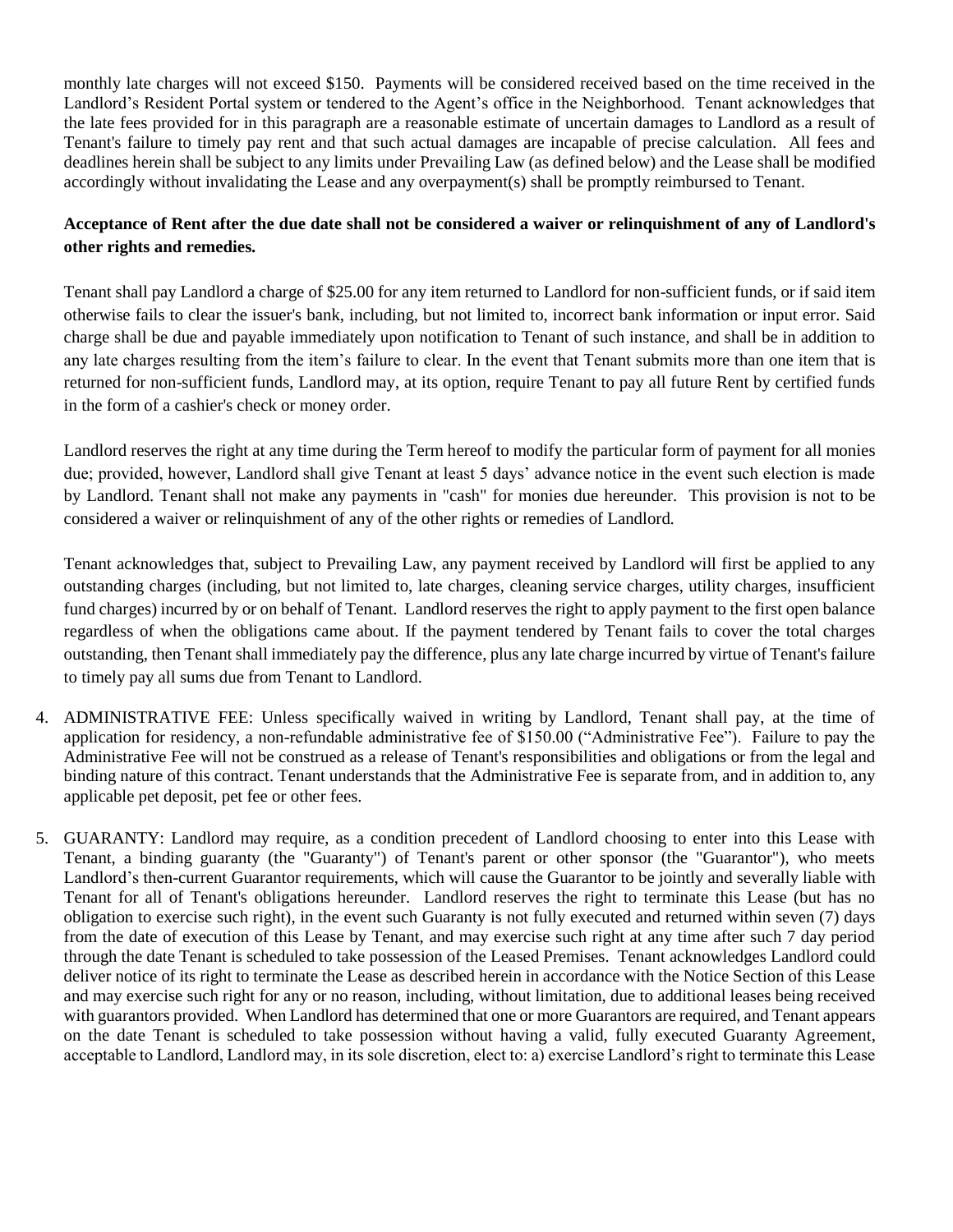at such time and not permit Tenant to move-in to the Dwelling; or b) waive such obligation, and permit Tenant to take possession of the Dwelling without such Guaranty Agreement; or c) permit Tenant to move-in to the Dwelling subject to additional conditions established by the Landlord from time to time; or d) enforce this Lease, including Tenant's obligations to pay Rent hereunder and not provide Tenant possession of the Leased Premises until Tenant satisfies the condition precedent of providing a binding Guaranty from a Guarantor meeting Landlord's requirements. Tenant hereby acknowledges that Landlord would suffer significant expenses to evict a tenant who fails to pay Rent after providing possession and recognizes that the condition precedent of having a Guaranty prior to being provided possession is reasonable. If Tenant enters this Lease without having a Guaranty, Tenant acknowledges Tenant will remain liable for the Rent even if Tenant is not permitted to possess the Leased Premises due to a failure of the condition precedent of providing a Guaranty, subject only to Landlord's duties under Prevailing Law to mitigate damages. TENANT FURTHER ACKNOWLEDGES THAT TENANT SHALL HAVE NO RIGHT TO TERMINATE THIS LEASE AT ANY TIME AFTER SIGNING DUE TO TENANT'S FAILURE TO OBTAIN A GUARANTY. Tenant understands that the Guaranty must be obtained directly from the Guarantor and that Landlord reserves all rights, both civil and criminal, for any false execution or forgery of the Guaranty. Tenant acknowledges that this Lease is for an essential necessity of Tenant, and that Tenant shall be fully bound by all of the terms, conditions, covenants and provisions hereof irrespective of Tenant's age or legal status. Tenant further consents to Landlord sharing with Guarantor, any information regarding Tenant in Landlord's possession, including but not limited to, breaches of the Lease, termination of the Lease and the reasons therefore, and any incidents involving Tenant within the Neighborhood (the foregoing however does not create any obligation of Landlord to do so). **The execution of the Guaranty constitutes an additional assurance to Landlord of the performance of the terms, conditions, covenants and provisions of this Lease and shall not be construed as a release of Tenant's responsibilities and obligations or from the legal and binding nature of this contract. It is understood by Tenant that failure to return the Guaranty document does not release Tenant from his or her responsibilities and obligations for the entire Term of this Lease.**

IF THIS LEASE IS RENEWED BY TENANT, WHETHER IN THE DWELLING OR ELSEWHERE IN THE NEIGHBORHOOD, GUARANTOR SHALL REMAIN LIABLE UNDER ITS GUARANTY FOR ALL OF TENANT'S OBLIGATIONS UNDER THE RENEWED LEASE. ANY RENEWAL OF THE LEASE BY TENANT ON OR BEFORE AUGUST 1, 2021, SHALL RENEW THE OBLIGATIONS OF GUARANTOR SUBJECT TO ANY LIMITATIONS UNDER PREVAILING LAW. IF THE RENEWAL LEASE INCLUDES INCREASED MONTHLY RENTAL OR OTHER FINANCIAL TERMS, THEN GUARANTOR'S LIABILITY UNDER ITS GUARANTY SHALL LIKEWISE INCREASE, SUBJECT TO ANY LIMITATIONS UNDER PREVAILING LAW.

6.SERVICES: Landlord will provide electric services, water services, gas, cable, and Internet. Landlord and Agent make no representations and hereby disclaim any and all warranties expressed or implied with respect to the services, including, without limitation, those warranties concerning merchantability and fitness for a particular purpose or use, whether made allegedly by Landlord or Agent, whether in writing or otherwise, except as otherwise explicitly included in this Lease, or in in written documentation otherwise signed by the parties hereunder. Further, to the extent permitted by Prevailing Law, neither Landlord nor Agent shall be liable for loss or damages resulting from the interruption of heat, electricity, water, sewer, telephone, cable TV, internet or any other utility services, or for the malfunction of machinery or appliances serving the Leased Premises, Dwellings or any part of the Neighborhood. Neither Landlord nor Agent shall be liable for injury or damage to person or property caused by any defect in the heating, gas, electricity, water, or sewer systems serving the Neighborhood. In no event shall Landlord or Agent be liable for damages or injury to persons or property caused by wind, rain, fire, or other natural damages, and Tenant hereby expressly waives all claims for such injury, loss, or damage and **AGREES TO INDEMNIFY LANDLORD AND AGENT AGAINST ANY AND ALL CLAIMS OF INJURY OR DAMAGE AS MAY BE ASSERTED BY ANY GUEST OR INVITEE OF TENANT**.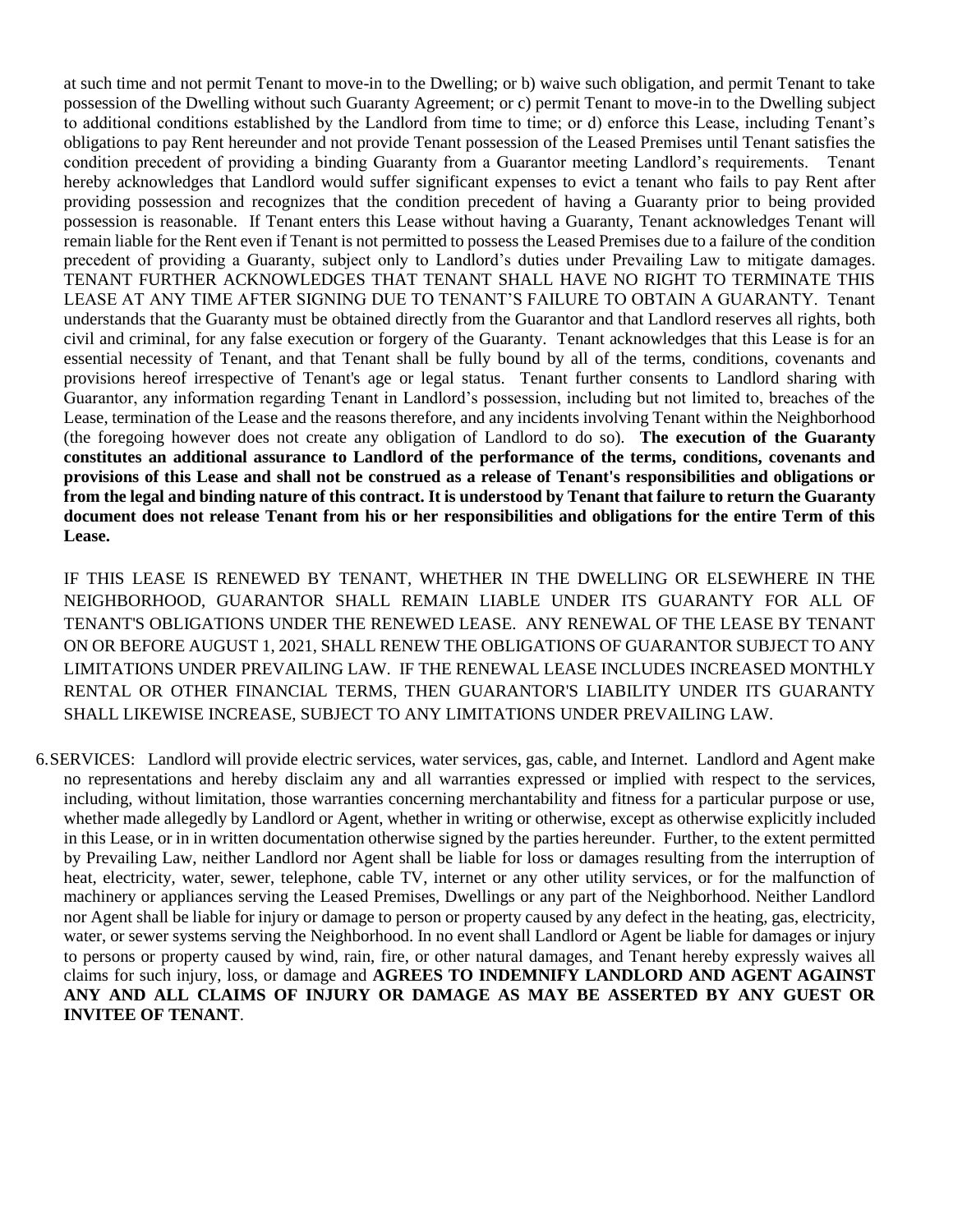- 7. INSURANCE: Tenant acknowledges and agrees that: (A) Landlord has not and will not insure any personal or other property of Tenant located within the Dwelling, Neighborhood or otherwise at or upon the Leased Premises at any time during the Term; (B) such personal or other property of Tenant could be damaged, destroyed or stolen during the Term; (C) certain accidents, incidents or other events could arise or occur during the Term which could result in injury, damage or liability to or for Tenant or others; and (D) Tenant is responsible for understanding the exclusions of any policy Tenant obtains, including flood and water damage. **Therefore, Landlord requires that Tenant obtain renter's insurance or other available similar insurance coverage insuring against events referenced above or any other insurable occurrences, events, accidents or incidents**, **and neither Landlord nor Agent shall have any liability with respect to the same. Such insurance shall provide minimum coverage of Ten Thousand Dollars (\$10,000) for personal property ("Property Coverage") of Tenant and One Hundred Thousand Dollars (\$100,000) of personal liability ("Liability Coverage"). Tenant shall name the Landlord as an additional insured on such coverage and such coverage shall require a waiver of subrogation in favor of the Landlord.** In addition to treating the failure to obtain the foregoing insurance as a breach of the Lease, Landlord may obtain Liability Coverage insurance on behalf of Tenant and charge Tenant for (a) the cost of such insurance and (b) an additional administrative fee of \$5 per month for doing so, such amounts shall be considered part of Tenant's Rent. If Landlord elects to obtain such coverage on Tenant's behalf, the Tenant would be the insured under such policy and Landlord shall provide a certificate evidencing such coverage to Tenant. Tenant acknowledges and agrees if Landlord obtains such insurance that it may not include any Property Coverage and waives any claims against Landlord related to the provided insurance due to Tenant's failure to obtain on Tenant's own.
- 8. TERMINATION: Tenant shall not be entitled to terminate this Lease. Subject to the requirements described in Section 16, Tenant may only be released after a Completed Reassignment (as defined in Section 16). Tenant understands that other than after a Completed Reassignment, Tenant will be responsible for payment for the entire Term of this Lease. Nothing in this paragraph or Lease shall obligate Landlord to release Tenant from its obligations under the Lease.
- 9. MILITARY PERSONNEL & DOMESTIC VIOLENCE CLAUSE: Tenant's ability to terminate this Lease due to military service shall be governed by the Servicemembers Civil Relief Act (SCRA). For example, Tenant may terminate this Lease if Tenant enlists or is drafted or commissioned in the U.S. Armed Forces. Tenant may also terminate this Lease if Tenant is a member of the U.S. Armed Forces or reserves on active duty or a member of the National Guard called to active duty for more than 30 days in response to a national emergency declared by the President and Tenant receives orders for permanent change-of-station, receives orders to deploy with a military unit or an individual in support of a military operation for 90 days or more, or are relieved or released from active duty. Additional rights may be provided to Tenant under the Prevailing Laws in the State where the Neighborhood is located.

This Lease will not be terminated until after Tenant delivers to Landlord Tenant's written termination notice along with a copy of Tenant's military orders, permanent change-of-station orders, call-up orders or deployment orders, at which time this Lease will be terminated on the date Landlord is required to terminate under the SCRA. Permission for military base housing does not constitute a permanent change-of-station order. Pursuant to NY Military Law Section 310, Tenant's entering active duty in the military may terminate the Lease if: (a) the lease was executed by the service member before entering active duty; and (b) the leases premises have been occupied by the member or the member's dependents. Any such lease may be terminated by written notice delivered to Landlord at any time following the beginning of military service. Termination of a lease requiring monthly payments is not effective until 30 days after the first date on which the next rent is due.

Tenant may have additional rights under Prevailing Law to terminate if Tenant is a victim of domestic violence or stalking. Any rights provided by Prevailing Law will govern Tenant's rights related thereto. If Tenant desires to terminate this Lease for such reasons, Tenant shall provide Landlord all documents required under the Prevailing Law. Pursuant to NY RPL Section 227-c, a Tenant shielded by a court order of protection is permitted, on ten days' notice to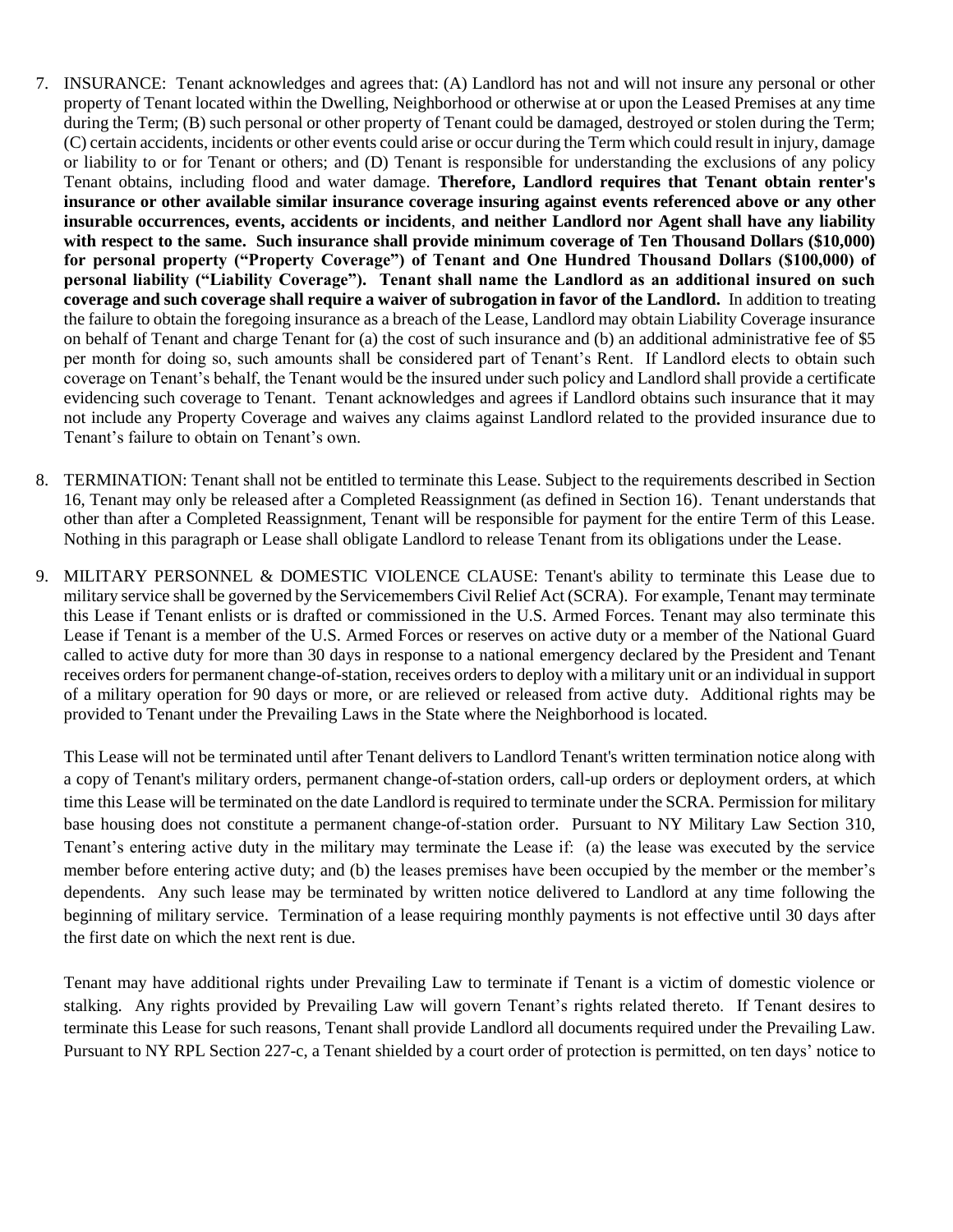the landlord, to seek a court order terminating the Lease, and will be released from any further rental payments after the Lease is terminated. The Tenant must demonstrate that there continues to be a substantial risk of physical or emotional harm to the Tenant or the Tenant's child from the party covered by the order of protection if the parties remain in the Dwelling, and that relocation would substantially reduce that risk. The Tenant must first attempt to secure the voluntary consent of Landlord to terminate the Lease, and if the request is denied, a court may order termination as long as all payments due under the Lease through the termination date of the Lease have been paid.

- 10. PETS: **A Pet Addendum signed by the Tenant that owns the pet, and signed by the Landlord must be in place prior to allowing the pet to enter the Dwelling in addition to all required fees and deposits**. Authorization by all Dwelling roommates must be made either in writing or through preferences made during the application process and delivered to Landlord. **Pets are not allowed without a signed Pet Addendum and written authorization signed by all Dwelling roommates**. Owners of animals in violation of the pet policy or who have not signed a Pet Addendum, paid a \$250 pet fee, and paid a \$250 pet deposit will be charged a one-time \$100 pet violation charge per animal, and may be also be charged an additional \$10 per day per animal, from the date the animal was brought into the Dwelling until the date the animal is removed or the date Tenant meets all applicable requirements, including submittal of the Pet Addendum and payment of the pet fee and pet deposit. All authorization requirements and violation charges herein shall be on a per-animal basis. Tenant must immediately remove any unauthorized pet that is not subsequently approved by Landlord or authorized by the roommates in the Dwelling.
- 11. RELOCATION: Landlord reserves the right, upon five (5) days' advance written notice when possible, to relocate Tenant to another Leased Premises in the Neighborhood of similar size and value, though Tenant understands and agrees that variations in size, location, and value may occur. To the extent such relocation is initiated by Landlord and is not a result of damage to the Dwelling as contemplated in Section 20 or related to a roommate conflict issue, Landlord shall offer reasonable assistance to Tenant in moving Tenant's personal property to such new Dwelling, though Tenant understands that the form or manner of such assistance shall be in Landlord's sole discretion. Tenant agrees that Tenant shall have no right to demand reimbursement of any kind related to any separate expenses incurred by Tenant in relocating to another Dwelling. Should Tenant fail or otherwise refuse to relocate, such refusal or failure shall be considered a default of this Lease. For any relocation requested by Tenant approved by Landlord, Tenant shall be responsible for all moving expenses and payment of any applicable relocation fees then charged by Landlord. In the event of any relocation, whether initiated by Tenant or Landlord, this Lease shall be automatically amended as to make the "Dwelling" the new Dwelling. The five (5) day relocation notice described in this Section 11 is not required in the event the Dwelling is not delivered on time as discussed in Section 1 of this Agreement.
- 12. CONDITION OF LEASED PREMISES AND DWELLING AND WAIVER OF WARRANTY: Tenant hereby acknowledges that, upon Tenant taking possession of the Leased Premises at the beginning of the Term, Tenant will be deemed to have accepted the Dwelling in its "as is" present condition with no warranties of any kind concerning the condition or character of the Dwelling except as expressly required by Prevailing Law; and Tenant agrees that the Dwelling and its applicable fixtures, furniture, furnishings and appurtenances are clean, undamaged and in good working order and in fit and habitable condition, except as otherwise specifically noted on the Unit Condition Form which must be completed by Tenant within 5 business days of taking possession of the Dwelling through the Resident Portal. Failure to submit the Unit Condition Form within such timeframe shall be deemed acceptance that the Dwelling and Leased Premises are in good condition and that Tenant has received all Issued Items (as defined in Section 13). TO THE FULLEST EXTENT PERMITTED BY APPLICABLE LAW, TENANT HEREBY WAIVES HIS OR HER RIGHT TO OBJECT TO: (I) THE PHYSICAL OR AESTHETIC CHARACTERISTICS OF THE DWELLING, ITS FLOOR PLAN OR ITS LOCATION WITHIN THE NEIGHBORHOOD, AND (II) ANY AND ALL EXISTING CONDITIONS, VICES OR DEFECTS OF THE NEIGHBORHOOD.
- 13. TENANT'S OBLIGATIONS AND RESPONSIBILITIES: Tenant, at its sole expense, agrees to keep and maintain the Dwelling in good and clean condition, excepting reasonable wear and tear, and to make no alterations, improvements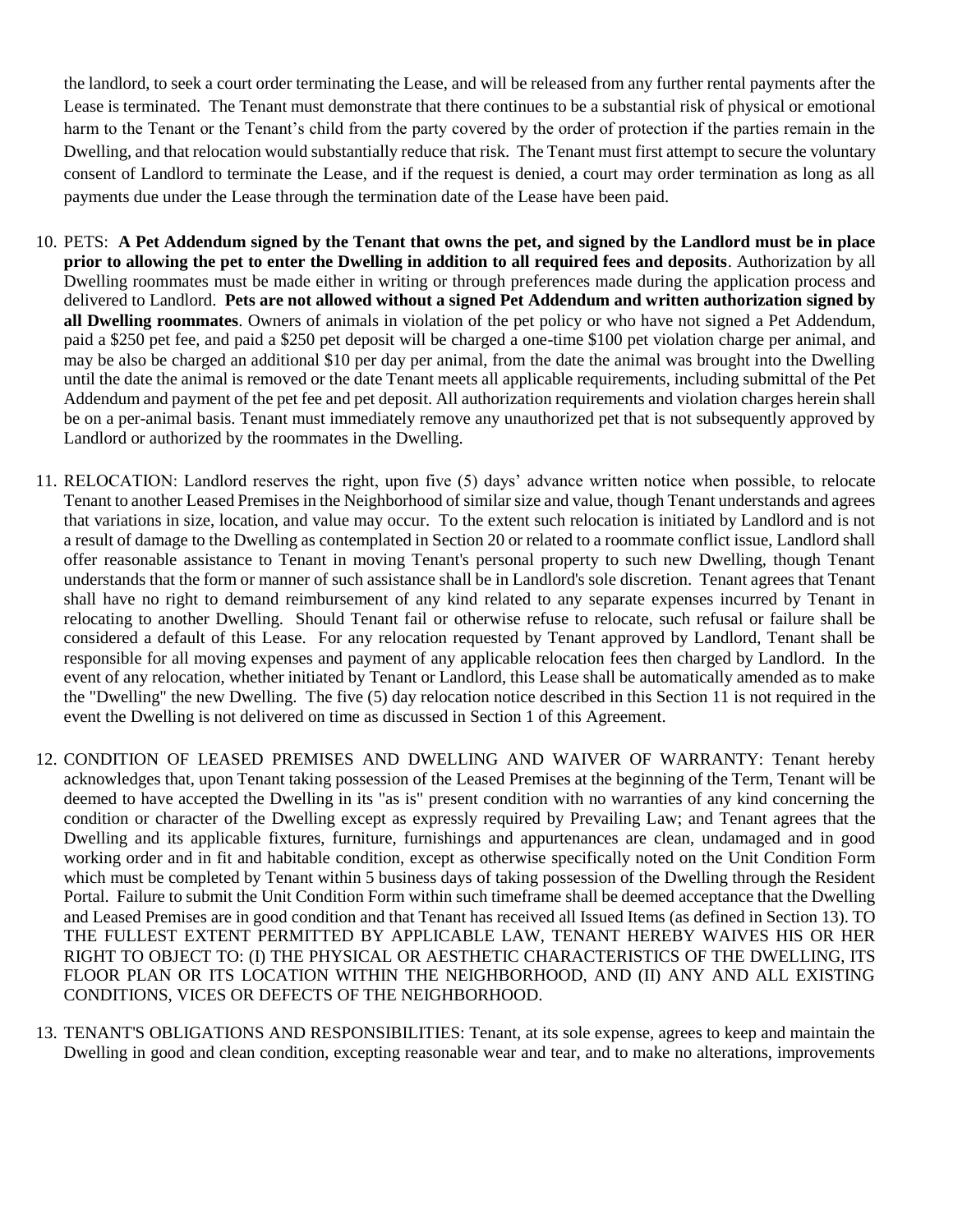or additions thereto without Landlord's prior written consent. Any and all alterations, improvements or additions, including without limitation any process that involves the sawing, sanding, filing, carving, or penetration of any component of the Dwelling, may be withheld in Landlord's sole and absolute discretion. Any and all alterations, improvements, or additions built, constructed or placed on the Dwelling by Tenant with Landlord's consent shall be made in accordance with Prevailing Law, shall be at Tenant's sole expense, and shall become the property of Landlord and remain on the Dwelling at the expiration or earlier termination of this Lease unless otherwise required by Landlord. Any and all alterations, improvements or additions built, constructed or placed on the Dwelling by Tenant without Landlord's written consent may be removed by Landlord and the Dwelling may be restored to its original state, reasonable wear and tear excepted, all at the Tenant's sole expense; and such expense shall constitute additional rent hereunder.

Tenant shall also (i) comply with all obligations primarily imposed upon tenants by applicable provisions of building and housing codes materially affecting health and safety and is responsible for understanding all such obligations; (ii) use in a reasonable manner all electrical, plumbing, sanitary, heating, ventilating, air-conditioning, and other facilities and appliances including elevators in the premises; (iii) not deliberately or negligently destroy, deface, damage, impair or remove any part of the Dwelling or Neighborhood, or knowingly, recklessly or negligently permit any person to do so; (iv) conduct himself or herself and require other persons on the premises with Tenant's consent to conduct themselves in a manner that will not disturb the neighbor's peaceful enjoyment of the Neighborhood; and (v) Tenant understands that firearms and dangerous weapons are strictly prohibited in the Dwelling and Neighborhood.

Tenant will keep the sinks, lavatories, commodes and all other plumbing free of any obstructions and will immediately notify Landlord of any malfunctions, and neither Landlord nor Agent shall be charged with knowledge of any such malfunction prior to receipt of such notice. **All costs associated with any Tenant-caused malfunction or flooding will be charged back to the Tenant.**

Tenant shall be liable for and shall promptly reimburse Landlord for all loss, damage, governmental fines, fees, costs and expenses of all repairs, including, but not limited to, a reasonable charge for management overhead and attorneys' fees made necessary by, or resulting from any of the following: (a) any destruction, defacement, impairment or removal of any part of the Dwelling or Neighborhood by the Tenant or Tenant's guests or invitees, regardless of whether or not Tenant is negligent or whether or not Tenant's guests or invitees are negligent; and (b) the non-performance or breach of any term, condition, covenant or provision of this Lease by Tenant or Tenant's guests or invitees, with such fees, costs and expenses (including reasonable attorneys' fees) constituting additional rent hereunder; and (c) any and all destruction, defacement, impairment or removal of any part of the Dwelling by Tenant and/or Tenant's guests and visitors.

Tenant shall not, or permit any of Tenant's guests or invitees to, (a) unless otherwise permitted by the Rules and Regulations, keep any item of a dangerous, flammable or explosive character that might unreasonably increase the danger of fire or explosion or that might be considered hazardous or extra hazardous by any responsible insurance company; (b) engage in the manufacture, sale, distribution, use, or possession with intent to manufacture, sell, distribute or use illegal drugs, controlled substances or drug paraphernalia; (c) engage in acts of violence or threats of violence, including, but not limited to, displaying, discharging, or possessing a firearm, knife, or other weapon that may threaten, alarm or intimidate others or roommates; (d) engage or assist in the consumption of alcohol by a person under the legal age to consume alcohol in the State in which the Neighborhood is located, or (e) engage in any other illegal activities. It is understood and agreed that a single violation of this section shall be a default of the Lease.

Tenant shall be responsible and liable for the acts and omissions of guests or any other person visiting the Dwelling as if Tenant engaged in such acts or omissions himself or herself.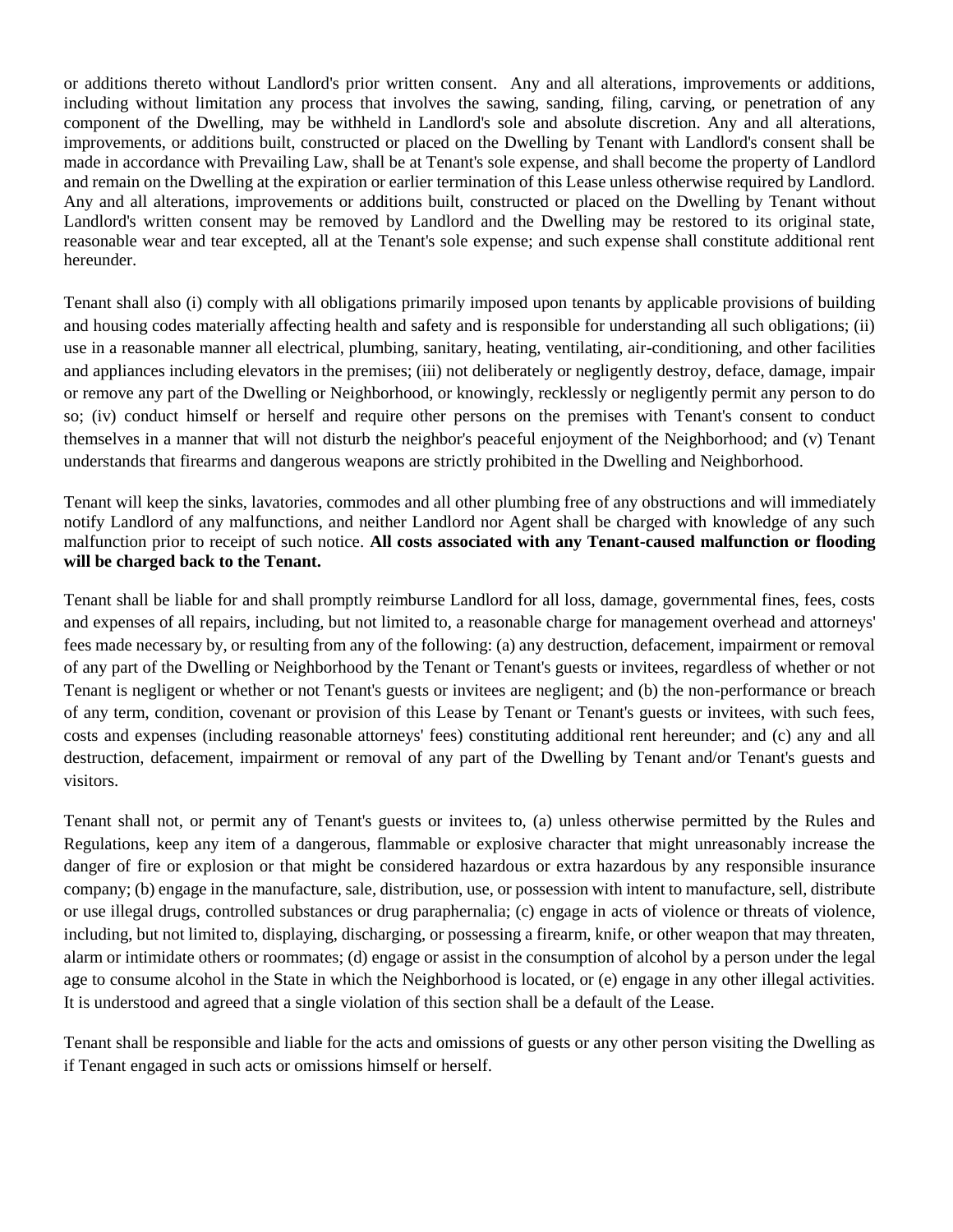It is understood that Tenant will be occupying the Dwelling jointly and is jointly liable for any damages to the structure of the Dwelling (including by failure to comply with any occupancy restrictions in the Rules and Regulations), common areas of the Dwelling and its fixtures, furniture, furnishings, appurtenances, walls, ceilings, floors, carpets and doors, both interior and exterior (other than as reported timely under Section 20). Tenant acknowledges that Landlord need not prove which Dwelling tenant(s) caused such damage to assess liability to all tenants of the Dwelling. Tenant shall immediately report to Landlord and the local law enforcement authority any acts of vandalism to the Dwelling or the Neighborhood. Tenant shall promptly report to Landlord any repairs that need to be made to the Dwelling.

Although Tenant may have visitors from time to time, it is understood that occupancy of the Dwelling is expressly reserved for Tenant only, and any persons occupying the Dwelling as a guest for more than 3 days during the Term shall be treated as a guest only if Landlord is notified in writing by Tenant and Landlord consents in writing thereto, which consent may be withheld in Landlord's sole and absolute discretion. Otherwise, the occupancy of the Dwelling by an unauthorized guest in excess of said 3 day period shall be deemed a breach of this Lease, and Landlord shall be entitled to recover from Tenant an amount of Rent equal to that being paid by Tenant, in addition to the right of Landlord to declare this Lease in default and pursue any of Landlord's other remedies hereunder or by Prevailing Law.

Tenant may receive door keys, mailbox keys, amenity wrist bands, parking decals, electronic access devices, and/or electronic access codes, or any other issued item granting Tenant or his or her guests access to the Dwelling, Neighborhood or its amenities (the "Issued Items") which Tenant acknowledges are for Tenant's personal use and Tenant agrees to not pass along such items to third parties unless specifically permitted under the Rules and Regulations (such as a guest wrist band) and to keep such items confidential. Tenant shall be held responsible for any death, injury, damage or loss sustained by any person because of Tenant's negligence in passing along such items to any third party and not keeping such items confidential. Any duplicates of such items must be made by Landlord only, in its sole and absolute discretion. If any such item is lost or stolen, Tenant must promptly notify Landlord and Tenant will be charged a replacement fee for each such item replaced.

14. RELEASE OF LIABILITY AND INDEMNIFICATION: Neither Landlord nor Agent shall be liable for any personal conflict of Tenant with roommates, Tenant's guests or invitees, or with any other tenants that reside in the Neighborhood. Therefore, a conflict between tenants does not constitute grounds for Tenant to terminate this Lease. Unless caused by negligence or willful misconduct by Landlord or Agent, neither Landlord nor Agent shall be liable for any death, injury, damage or loss to person or property, including, but not limited to, any death, injury, damage or loss caused by burglary, assault, vandalism, theft or any other crimes, negligence of others, wind, rain, flood, hail, ice, snow, lightening, fire, smoke, explosions, natural disaster, or any other cause; and Tenant hereby expressly waives all claims for such death, injury, damage or loss. **TENANT AGREES TO INDEMNIFY, DEFEND AND HOLD HARMLESS LANDLORD AND AGENT, AND THEIR RESPECTIVE OFFICERS, DIRECTORS, SHAREHOLDERS, MEMBERS, MANAGERS, AGENTS, EMPLOYEES, HEIRS, BENEFICIARIES, LEGAL REPRESENTATIVES, SUCCESSORS AND ASSIGNS, FROM ANY AND ALL LIABILITIES, CLAIMS, SUITS, DEMANDS, LOSSES, DAMAGES, FINES, PENALTIES, FEES, COSTS OR EXPENSES (INCLUDING, BUT NOT LIMITED TO, REASONABLE ATTORNEYS' FEES, COSTS AND EXPENSES) ASSERTED BY ANY PERSON (INCLUDING WITHOUT LIMITATION TENANT OR TENANT'S GUESTS AND INVITEES) ARISING, DIRECTLY OR INDIRECTLY, OUT OF (I) ANY ACCIDENT, INJURY OR DAMAGE OCCURRING IN THE NEIGHBORHOOD, RESULTING FROM ANY ACTS OR OMISSIONS OF TENANT OR TENANT'S GUESTS OR INVITEES IN AND AROUND THE NEIGHBORHOOD; OR (III) TENANT'S FAILURE TO PERFORM ANY COVENANT THAT TENANT IS REQUIRED TO PERFORM UNDER THIS LEASE, INCLUDING, WITHOUT LIMITATION, FAILURE TO MAINTAIN THE REQUIRED RENTER'S INSURANCE.** *THE INDEMNIFICATION OBLIGATIONS OF TENANT TO LANDLORD UNDER THIS*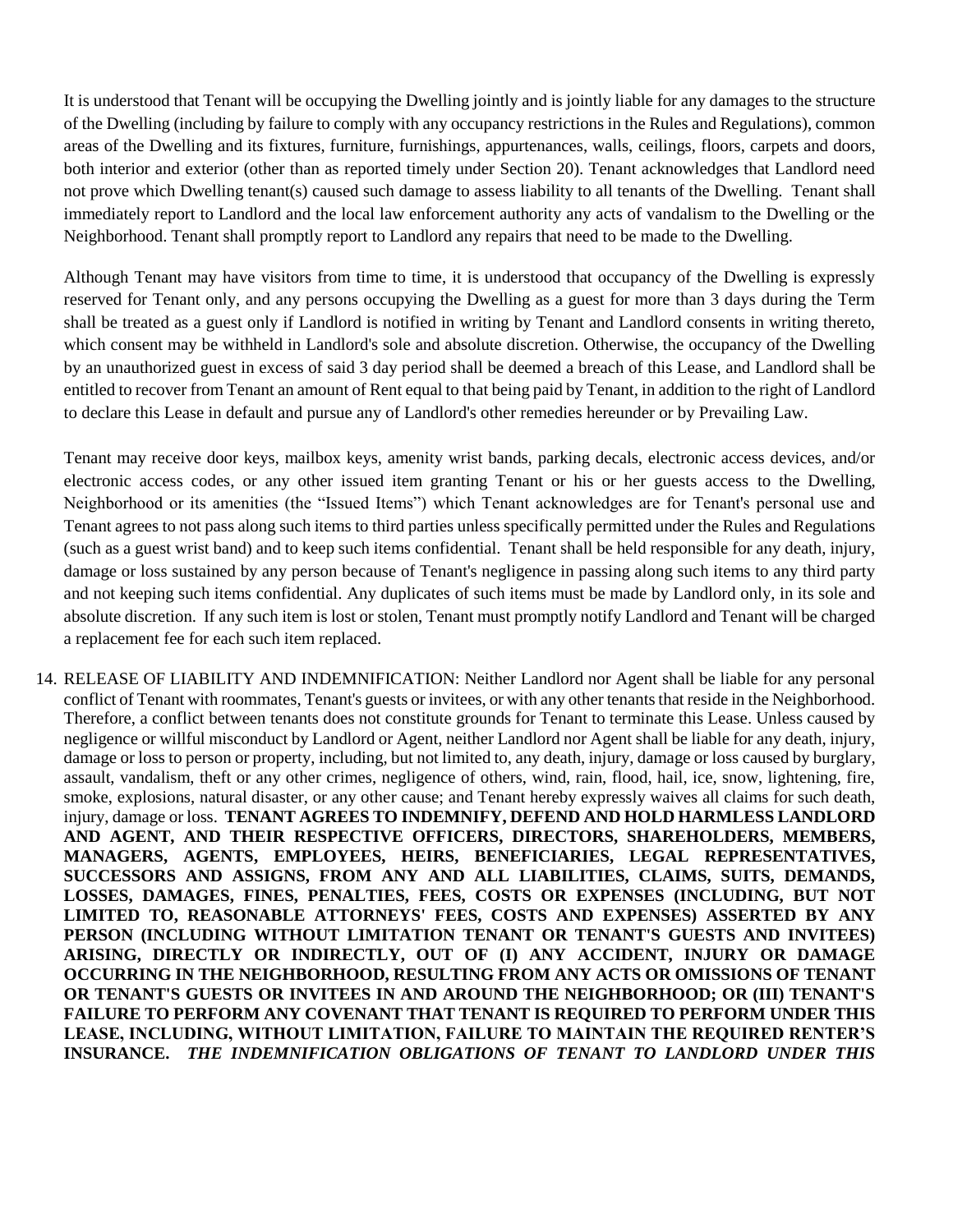*SECTION SHALL NOT DEPEND UPON THE EXISTENCE OF FAULT OR NEGLIGENCE BUT SHALL APPLY WHETHER OR NOT TENANT, TENANT'S GUESTS OR INVITEES, OR ANY OTHER PERSON IS AT FAULT AND SHALL INCLUDE ALL LEGAL LIABILITIES ARISING WITHOUT FAULT.* All personal property placed or kept in the Dwelling, or in any storage room or space, or anywhere on the adjacent property of Landlord shall be at Tenant's sole risk and neither Landlord nor Agent shall be liable for any damages to, or loss of, such property.

- 15. LANDLORD'S RIGHT OF INSPECTION AND ENTRY: Tenant shall not unreasonably withhold consent to the Landlord, Agent, or their respective agents, employees or representatives to enter the Dwelling, with or without Tenant's presence, at reasonable hours (or at any time in the case of an emergency), for the purpose of making inspections and repairs and to perform such other work that Landlord may deem necessary or at reasonable hours and with prior notice to Tenant for the purpose of displaying the Dwelling to prospective tenants or purchasers. No such prior notice shall be necessary if Landlord has reasonable cause to believe Tenant has abandoned the Dwelling. No notice or consent shall be necessary in the case of emergency or in making a repair requested by Tenant.
- 16. ASSIGNMENTS OR SUBLETTING: Tenant shall not assign, sublet or transfer Tenant's interest in the Dwelling, or any part thereof, without Landlord's prior written consent, which may be withheld in Landlord's sole and absolute discretion. Any assignment, subletting or transferring of the Dwelling without the prior written consent of Landlord shall be null and void and shall be a default under this Lease. Landlord's consent to any assignment, subletting or transferring shall not be deemed a waiver of this Section 16 or as consent by Landlord to any subsequent assignment, subletting or transferring. Tenant will not be released from his or her obligation until a replacement Tenant has completed all necessary paperwork, met all criteria of Landlord (including, but not limited to, credit requirements of proposed applicant and/or his or her guarantor, criminal background check, rental history, etc.), paid all applicable fees in full including, but not limited to a \$250 non-refundable reassignment fee, has been approved by Landlord in its sole discretion, and replacement Tenant has taken legal possession of the Dwelling (hereinafter a "Completed Reassignment"). Tenant understands that if he or she does not secure a replacement, Tenant will be responsible for payment for the entire Term of this Lease. Landlord is under no obligation to locate a replacement Tenant and the burden rests solely on Tenant to pursue such request. In the event that Tenant shares the Dwelling with roommate(s), should Tenant or Tenant's roommates decide to reassign his or her lease, Tenant agrees to accept a roommate obtained through the reassignment. Roommates' approval(s) is/are not necessary to execute the reassignment.

Tenant may not assign this Lease without Landlord's prior written consent. In each instance, Tenant's assignment request must be made in the manner required by NY Real Property Law section 226-b. Landlord may refuse to consent to a lease assignment for any reason or no reason, but if Landlord unreasonably refuses to consent to a request for a lease assignment properly made, upon Tenant's request in writing, Landlord will end this Lease effective as of thirty days after Tenant's request. Such release shall be the sole remedy of Tenant. If Landlord reasonably withholds consent, there shall be no assignment and Tenant shall not be released from the Lease.

Tenant may not sublet without Landlord's prior written consent. In each instance, Tenant's sublet request must be made in the manner required by NY Real Property Law section 226-b. If Landlord consents to the sublet request, Tenant remains liable to Landlord for the obligations of the Lease, including all future rent. If Landlord denies the sublet on reasonable grounds, Tenant cannot sublet and Landlord is not required to release Tenant from the Lease.

Tenant shall inform Landlord of the intent to sublet by sending a written request by certified mail, return-receipt requested. The request must contain the following information: (a) the length of the sublease; (b) the name, home and business address of the proposed subtenant; (c) the reason for subletting; (d) the Tenant's address during the sublet; (e) the written consent of any co-tenant or guarantor; (f) a copy of the proposed sublease together with a copy of Tenant's own Lease, acknowledged by Tenant and the proposed subtenant as being a true copy of such sublease. Within ten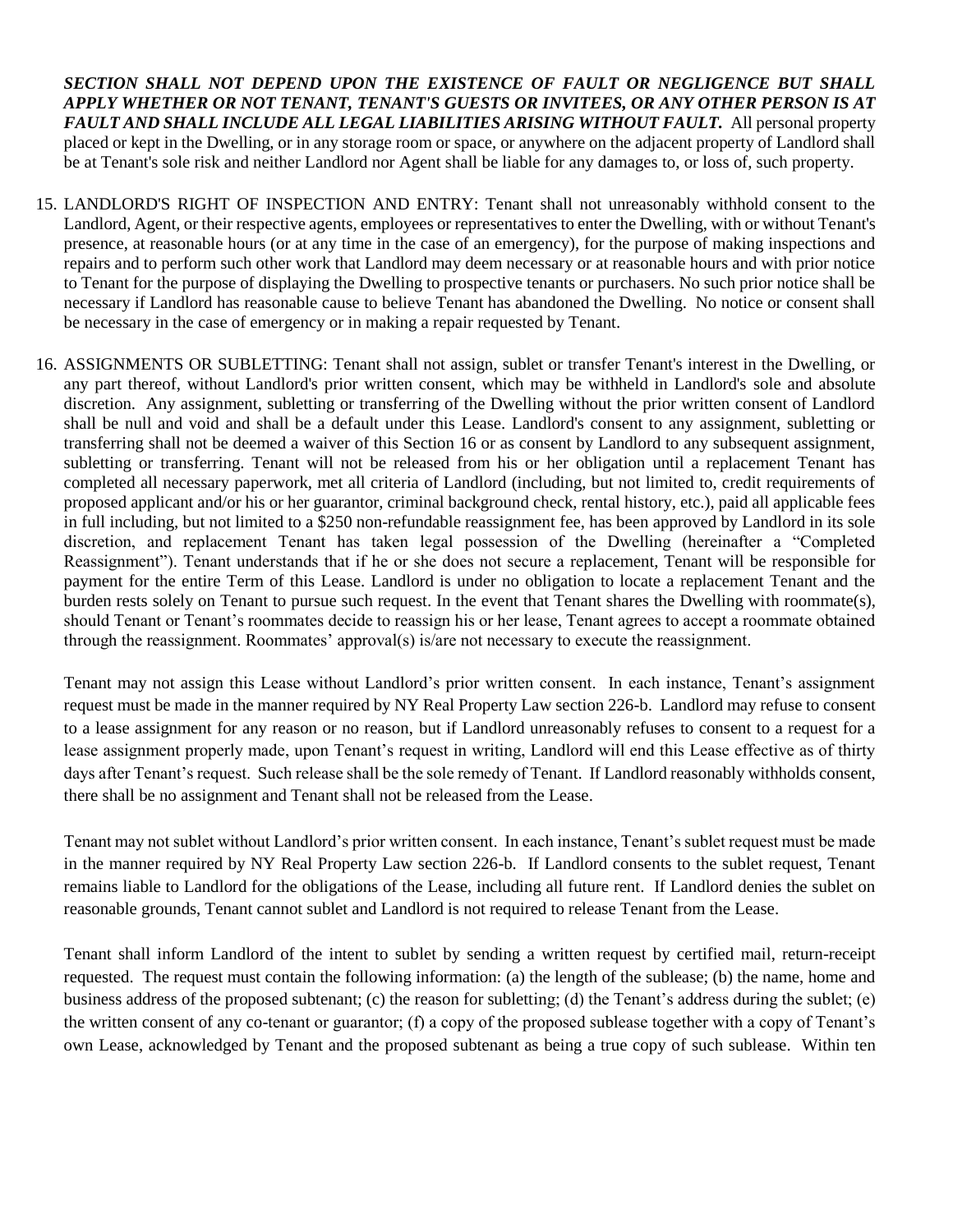days after the mailing of the sublet request, Landlord may ask Tenant for additional information to make a decision. Within thirty days after the mailing of the sublet request, or Landlord's request for additional information, whichever is later, Landlord must send Tenant a notice of consent, or if consent is denied, the reasons for denial.

Any sublet or assignment that does not strictly comply with the provisions of this section shall constitute a substantial breach of the Lease.

If Tenant wants to assign, sublet or transfer Tenant's interest in the Dwelling, or any part thereof, and Landlord has consented thereto, but Tenant is unable to find a third party to assume all of the obligations of this Lease, Tenant may execute a sublet/reassignment request, which will be kept on file in Landlord's Neighborhood office in the event of an inquiry from a third party. It is understood by Tenant that execution of a sublet/reassignment request does not release Tenant from Tenant's obligations under this Lease, and Tenant understands that in the event an assignee, subleasee, or transferee is not found by either Tenant or Landlord, Tenant shall be responsible for payment of Rent for the entire Term of this Lease. Landlord has no obligation to look for a replacement.

If Landlord consents to the assignment, subletting or transfer of Tenant's interest in Dwelling, Tenant and any Guarantor to this Lease shall remain liable under this Lease in the event of a default by the assignee or transferee unless Tenant and assignee or transferee have signed a reassignment agreement, Tenant has furnished payment of a \$250 reassignment fee, and Tenant's replacement has furnished all applicable application fees, deposits, executed lease and guaranty documents, and has paid the first month's rent. Landlord shall have the right to assign this Lease to another party if the Neighborhood is sold by Landlord and Landlord shall be released from all obligations contained herein.

- 17. USE OF DWELLING; COMPLIANCE WITH LAWS: Tenant shall use and occupy the Dwelling as a private residence and for no other purposes whatsoever. Tenant agrees to abide by all applicable Prevailing Law and to avoid disruptive behavior or conduct. Tenant shall not use or permit the Dwelling to be used in any manner that could or does result in any damage to the Dwelling. Tenant must obey and comply (1) with all present and future city, state and federal laws and regulations which affect the Dwelling or the Neighborhood, and (2) with all orders and regulations of Insurance Rating organizations which affect the Dwelling and the Neighborhood.
- 18. NO RELIANCE ON SECURITY SYSTEMS, DEVICES OR MEASURES; INTERNET ACCESS & CABLE: Tenant acknowledges that Landlord makes no representations, either written or oral, concerning the safety of the Neighborhood in which the Dwelling is located or the effectiveness or operability of any security devices or measures in the Neighborhood. Landlord neither warrants nor guarantees the safety or security of Tenant or Tenant's guests or invitees against any criminal or wrongful acts of third parties. Landlord may, at its sole option, employ courtesy officers who may reside in the Neighborhood. It is expressly understood and agreed that the providing of courtesy officers is purely discretionary on the part of Landlord and in no way has Landlord agreed or committed to ensure, guarantee, indemnify, or to otherwise protect Tenant's person or property, or the person or property of any guest, invitee, or other tenants of the Neighborhood. Likewise, Landlord, at its sole option, may elect to install certain security devices or measures that are not required by law. These devices are not monitored on a 24 hour basis and are not designed to provide personal security services. Tenant agrees to comply with the security procedures and response actions set forth in the Aspen Rules and Regulations. Tenant acknowledges and agrees that security systems, devices or measures, including, but not limited to, intrusion alarms, access gates (where applicable), keyed or controlled entry doors, surveillance cameras, smoke detectors, fire extinguishers, sprinkler systems, or other devices may fail, become inoperable when damaged, or be thwarted by criminals or by electrical or mechanical malfunctions. Tenant agrees to immediately notify Landlord of any malfunctions involving locks, doors, windows, latches, carbon monoxide and smoke detectors. Any charges resulting from the use of any intrusion alarm will be charged to Tenant, including, but not limited to, false alarms with police, fire or ambulance response, and required city permits or charges. In the event, Tenant chooses to have the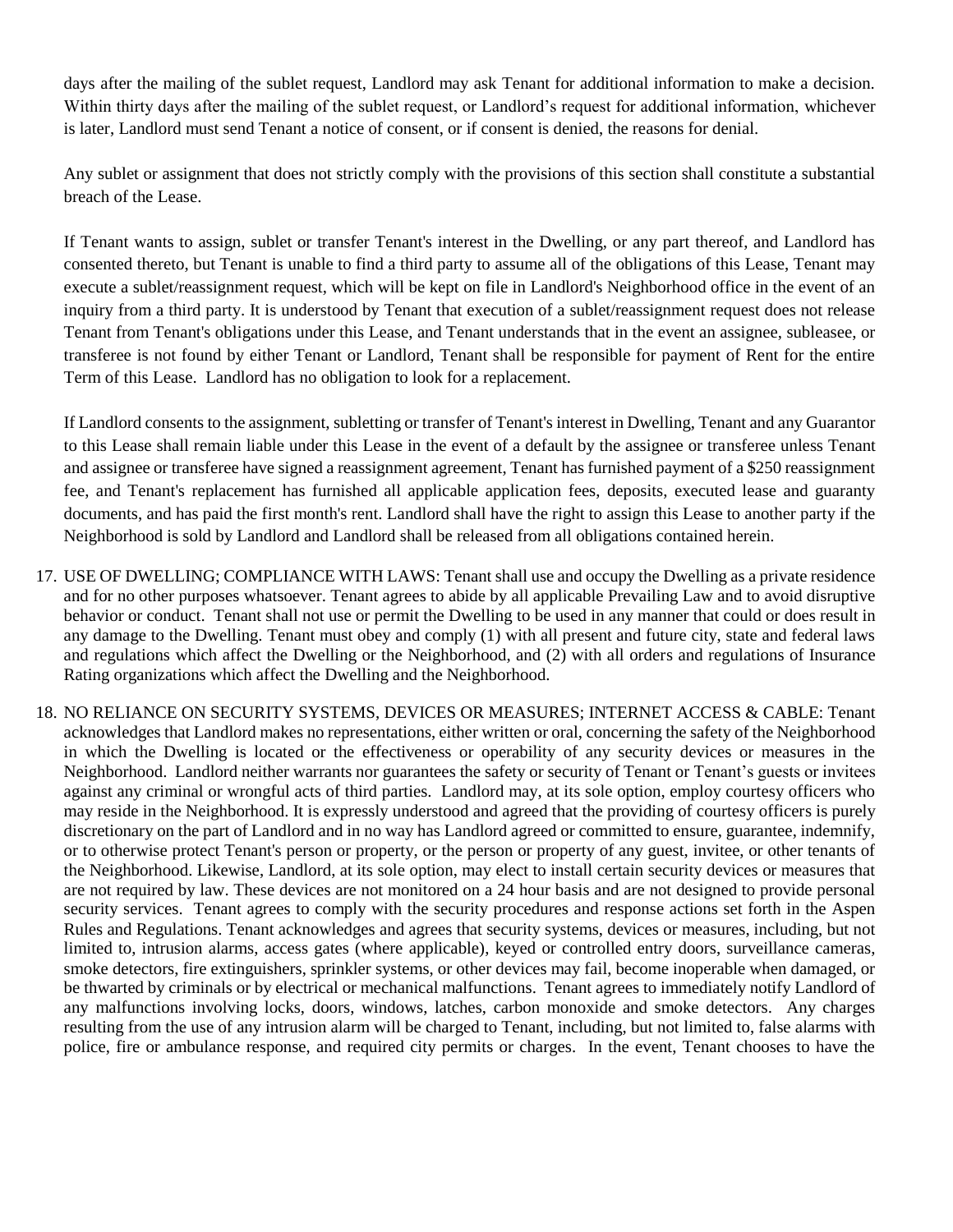intrusion alarm monitored, Tenant must make arrangements with an independent company to activate and monitor the alarm system. In such case, Tenant must provide Landlord with the alarm code and any special instructions for lawful entry into the Dwelling when no one is there. For Neighborhoods with access gates, Tenant agrees to follow all instructions and rules regarding the use of the gates (including, but not limited to, approaching the gates slowly with caution; not stopping where the gate can hit Tenant's vehicle; not following or piggybacking another vehicle into an open gate; not forcing the gates open; not giving Tenant's code, card or other entry mechanism to anyone else; and not tampering with the gate). Neither Landlord nor Agent have any duty to maintain or repair the gate or fencing and Tenant acknowledges to aid ingress/egress from the Neighborhood, including during peak hours, Agent may leave the gate open at certain periods. Further, Landlord may elect to remove the gate or leave the gate open in its discretion, for example, if the gate is routinely damaged by Neighborhood tenants and guests.

Landlord makes absolutely no warranties whatsoever with respect to the internet access, cable television or any other services provided hereunder, and specifically disclaims any and all warranties, whether expressed or implied, including the warranties of merchantability and fitness for an intended purpose. Tenant acknowledges that the internet access ("Internet Access") is provided by third parties to Landlord. Use of the Internet Access and cable television and their operation may be subject to events over which Landlord has no control, including but not limited to, equipment failure, telecommunications interruptions, Internet service interruptions, and power outages. Tenant has sole responsibility for ensuring the security of its computer equipment, software, and data. Landlord does not provide any security or protection against unauthorized access to Tenant's computers, software, or data via the internet, or from viruses or other acts by third parties which may be committed via the internet. Cable television lineups and channels included may change at any time without notice during the Term.

19. BREACH, ABANDONMENT, FORFEITURE AND TERMINATION: Tenant will be ipso facto in default under this Lease, without the necessity of demand or putting in default, if: (i) Tenant fails to pay the Rent or any other charges or fees arising under this Lease or any addendum promptly as stipulated; (ii) voluntary or involuntary bankruptcy proceedings are commenced by or against Tenant; (iii) Tenant included any false information in his or her Rental Application; (iv) Tenant discontinues the use of the Dwelling for the purposes for which it was rented; (v) Tenant or any of Tenant's guests or invitees fails to maintain a standard of behavior consistent with the consideration necessary to provide reasonable safety, peace and quiet to the other residents in the Neighborhood, such as being boisterous or disorderly, creating undue noise, disturbance or nuisance of any nature or kind, or engaging in any unlawful activities, and such activity or disturbance continues or occurs again after Landlord has given written notice to Tenant (such notice may be posted on the door of the Dwelling or sent electronically); (vi) Tenant is or becomes a convicted sex offender; (vii) Tenant is arrested for any criminal offense involving actual or potential harm to a person, stalking, harassment or involving possession, manufacture, or delivery of a controlled substance or illegal drugs or a restraining order or other protective order is issued against Tenant; (viii) any illegal drugs are found in the Dwelling or any illegal activity is conducted in the Dwelling or within the Neighborhood; (ix) Tenant breaches any other term or covenant of this Lease or any addendum to this Lease; (x) Tenant participates in violent action that causes danger or damage to persons or property while in the Neighborhood; (xi) Tenant abandons or vacates the Dwelling prior to the expiration of the Term; (xii) Tenant fails to move in within seven (7) days of the Term commencing unless Tenant provides notice to Landlord and has paid the initial Rent installment; (xiii) Tenant fails to enter the agreement with Utility Servicer or change the utilities into Tenant's name as described in Section 6; (xiv) Tenant fails to pay Utility Servicer any amounts owed, subject to Prevailing Law; or (xv) Tenant fails to provide the Guaranty within seven (7) days of signing this Lease. Tenant understands and agrees that non-performance or breach of any of the Rules and Regulations will constitute a default by Tenant under this Lease and Landlord will have the right to exercise any rights and remedies afforded to it hereunder or by Prevailing Law. **Landlord may terminate Tenant's right of occupancy at the earliest opportunity permitted under Prevailing Law.** Tenant shall be liable for all costs, fees and damages incurred by Landlord in exercising its default rights, and such actions shall not be deemed an acceptance by the Landlord or a surrender of any rights of Landlord or otherwise constitute a release of Tenant from the terms of this Lease.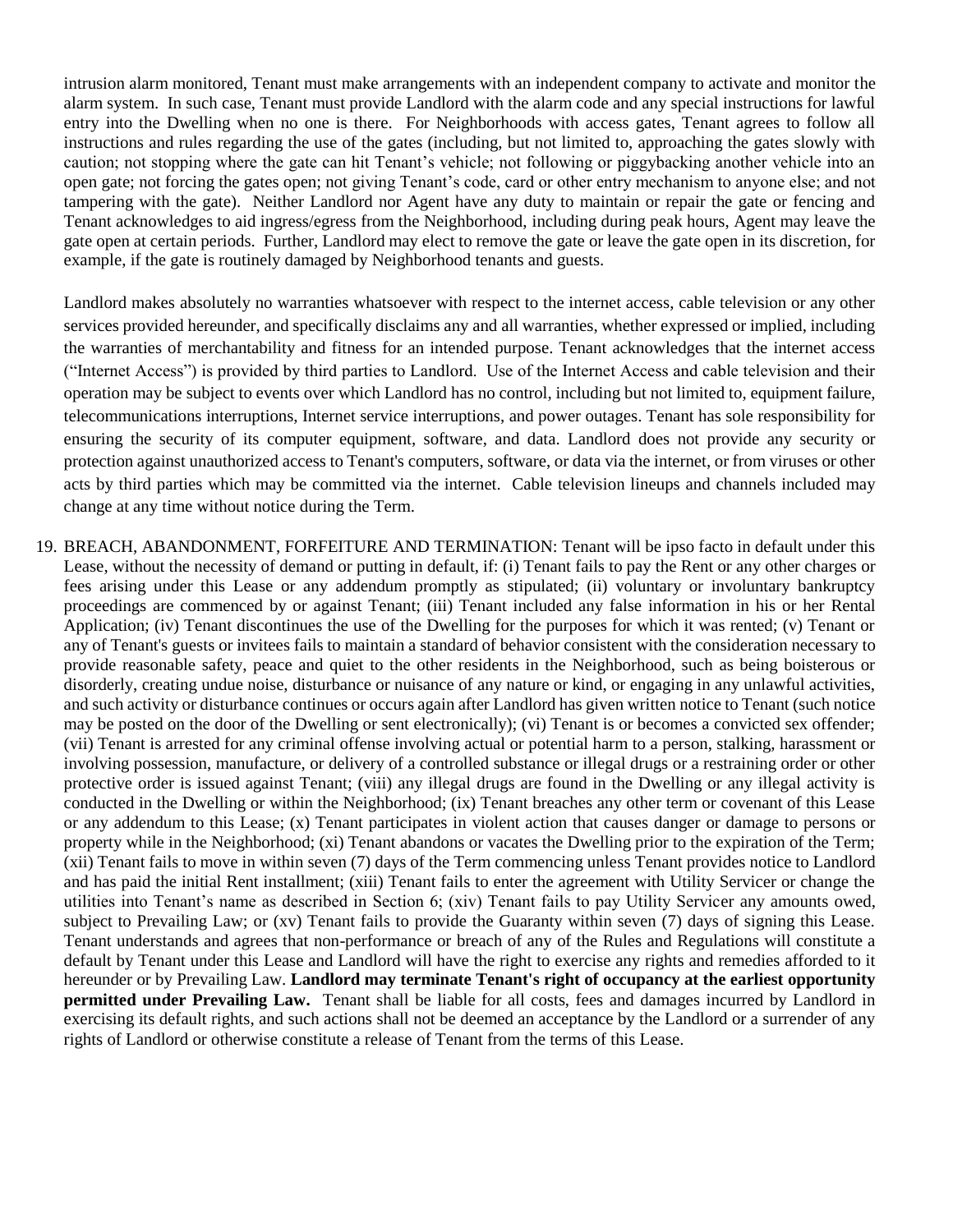Notwithstanding any provision to the contrary, if Tenant defaults in any way under this Lease, other than a default in the agreement to pay rent or applicable charges, Landlord may serve a 5-Day Notice of Termination to terminate this Lease agreement. The Notice of Termination requires Tenant to quit, vacate and surrender the Dwelling to Landlord on or before a specified date. In the event Tenant fails to quit, vacate or surrender possession of the Dwelling by the specified date, Landlord may commence a summary holdover eviction proceeding pursuant to Article 7 of the Real Property Actions and Proceedings Law to recover possession of the Dwelling or any successor law. Landlord reserves the right to serve a Notice to Cure prior to terminating, but is under no obligation to offer a Notice to Cure.

Notwithstanding any provision to the contrary, if Tenant defaults in the agreement to pay rent or applicable charges after a personal demand for rent has been made, or within three days after receiving a written Rent Demand which seeks payment of rent or possession of the Dwelling, Landlord may commence a summary eviction proceeding pursuant to Article 7 of the Real Property Actions and Proceedings Law to recover possession of the Dwelling or any successor law. Failure to pay rent or applicable charges constitutes independent grounds for termination. Landlord has discretion to deem the Lease terminated based upon the failure to pay rent or applicable charges and can commence a holdover eviction proceeding if Tenant fails to comply with a demand for rent, with no further notice required. Landlord also has the option of commencing a summary nonpayment proceeding based upon the failure to pay rent or additional charges pursuant to Article 7 of the Real Property Actions and Proceedings Law to recover possession of the Dwelling.

Once this Lease has ended, whether because of default or otherwise, Tenant gives up any right Tenant might otherwise have to reinstate or renew this Lease.

It is intended that Landlord's remedies shall be as broad as permitted under Prevailing Law and shall include, without limitation, (a) the right to cancel this Lease, reserving the right to collect any unpaid rents, charges, and assessments for damages to the Dwelling or Neighborhood; (b) the right to accelerate the then entire unpaid balance of the Rent for the Term then remaining, or, the right to stand by and collect rental payments as they become due; (c) the right to terminate Tenant's right to occupy the Leased Premises to the fullest extent permitted by Prevailing Law; or (d) the right to sublease and rent the Leased Premises for the account of the Tenant, in which event the proceeds from subletting shall be applied first to the cost of subletting (including advertising and commissions), second, to the cost of repairing any damage to the Dwelling or Neighborhood, and third, to the Tenant's rental obligations hereunder, with the Tenant and Guarantor(s) remaining fully responsible for any deficiency in the rental payments for the remainder of the Term. The exercise of any one remedy shall not be deemed exclusive of the right to collect the entire amount of unpaid rent or damages, or of the Landlord's right to avail itself of any remedy allowed by Prevailing Law.

Following a default hereunder, in addition to any other remedies, the Landlord is entitled to employ an attorney at law to enforce Landlord's rights hereunder, and all fees and costs including without limitation court costs and attorneys' fees connected therewith shall be paid by Tenant. Any rentals or damages which remain unpaid after default shall bear interest at the rate equal to the lesser of fifteen percent (15%) per annum compounded quarterly, or the highest rate allowable under Prevailing Law.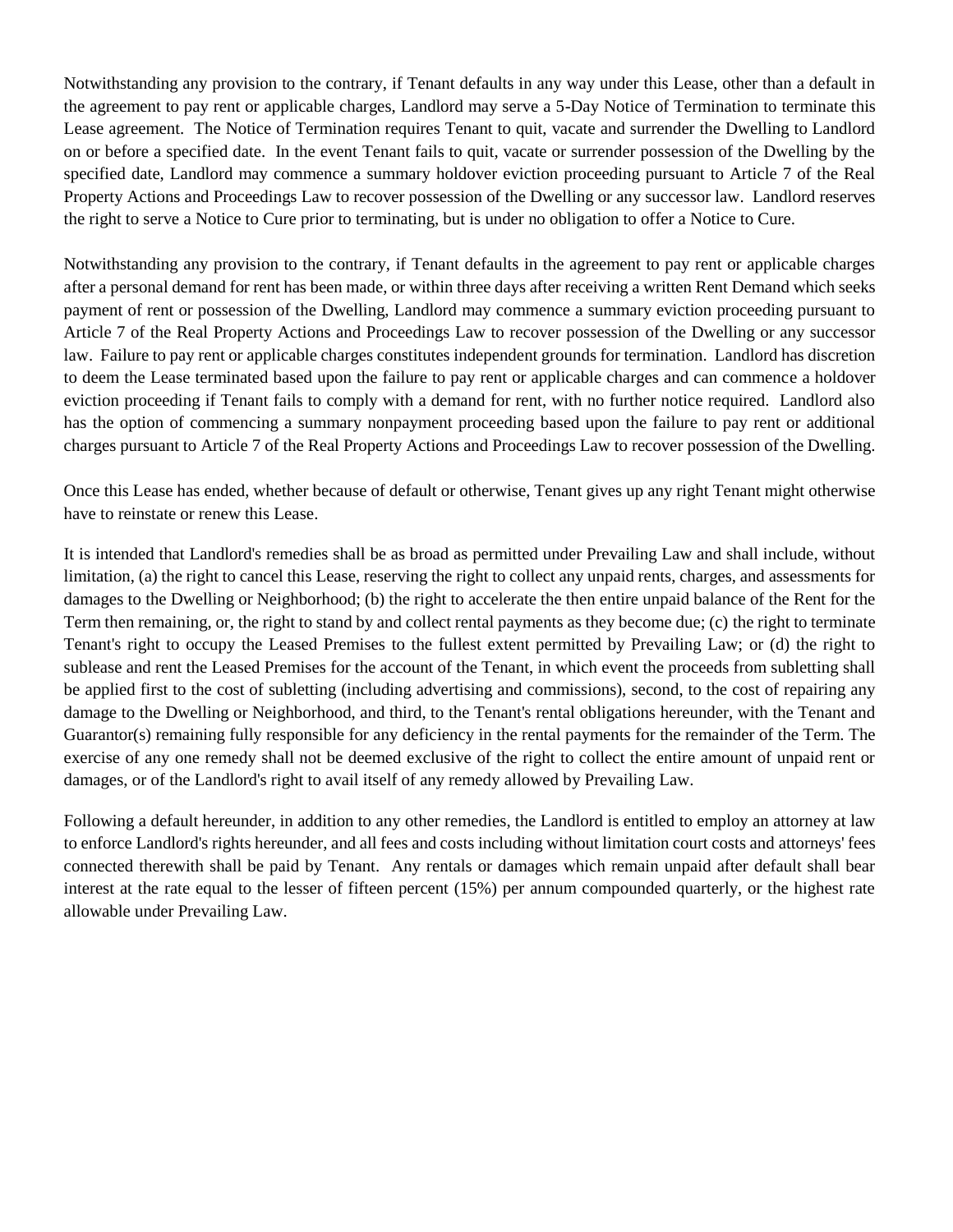Tenant will also be liable to Landlord for a re-leasing charge of 85% of the highest Installment during the Lease Term if:

- (1) Tenant fails to move in, or fails to give written move out notice as required in this Lease; or
- (2) Tenant moves out without paying rent in full for the entire Lease Term or renewal period; or
- (3) Tenant moves out at Landlord's demand because of Tenant default or is locked out; or
- (4) Tenant is judicially evicted.

*The re-leasing charge is not a cancellation fee and does not release Tenant from its obligations under this Lease Agreement.* Tenant agrees that the re-leasing charge is a reasonable estimate of damages including Landlord's time, effort, and expense in finding and processing a replacement and that the charge is due whether or not Landlord's releasing attempts succeed. The re-leasing charge does not relieve Tenant from continued liability for future or past due rent; charges for cleaning, repairing, repainting, or unreturned Issued Items, or other sums due.

20. DAMAGE TO THE DWELLING: In the event the Dwelling is either partially or completely destroyed by fire or other disaster, Landlord may at its sole discretion and without liability to Tenant (including Rent credits): (i) elect to terminate this Lease, (ii) relocate Tenant to an alternate Dwelling in accordance with this Lease, or (iii) repair/rehabilitate the Dwelling. If the election to rehabilitate or repair is made, Tenant's rent shall be pro-rated so Tenant does not pay for the period when Tenant cannot occupy the Dwelling (or alternative Dwelling if provided by Landlord). If Landlord elects to relocate Tenant to an alternate Dwelling, Tenant agrees this Lease will continue in full force and effect and Tenant shall have no right to terminate this Lease due to the substantial impairment of the initial Dwelling. If the Dwelling is not rehabilitated or repaired within a reasonable time frame of the fire or other disaster this Lease will terminate at the discretion of Landlord. Notwithstanding the foregoing, it is expressly understood and agreed that Tenant shall not be excused from paying Rent if the damage or destruction to the Dwelling is the result of or is attributable in any way to Tenant or Tenant's guests or invitees, and Tenant shall be charged for the cost and expense of any repairs or clean-up related to such damage or destruction. Each Tenant shall be jointly and severally liable for animal violation charges, missing smoke detector alarm batteries, and damages to the common areas in the Dwelling if Landlord cannot in its sole and exclusive judgment, ascertain the identity of who was at fault.

**Should any vandalism occur that causes damage to the Dwelling, Tenant shall report said vandalism to local authorities within 24 hours and provide Landlord with the filed police report within one week of the incident, or Tenant will be held responsible for payment for any damage caused to the Dwelling.**

**A. If the Dwelling becomes unusable, in part or totally, because of fire, accident or other casualty, this Lease will continue unless ended by Landlord under C below or by Tenant under D below. If the Dwelling is partially unusable, the rent will be reduced based upon the part of the Dwelling that is unusable.**

**B. Landlord will repair and restore the Dwelling, unless Landlord decides to take action described in C below.**

**C. After a fire, accident or other casualty in the Dwelling, Landlord may decide to tear down the Dwelling or to substantially rebuild it. In such case, Landlord need not restore the Dwelling but may end this Lease or relocate Tenant to an alternate Dwelling in the Neighborhood in accordance with this Lease.** 

**D. If the Dwelling is completely unusable because of fire, accident or other casualty and if Landlord is unable to relocate Tenant to an alternate Dwelling in the Neighborhood within thirty days, Tenant may give written notice to Landlord that Tenant ends the Lease and the Lease is considered terminated as of the day that the fire, accident or casualty occurred. Tenant cannot terminate this Lease if Tenant or Tenant's guests or invitees**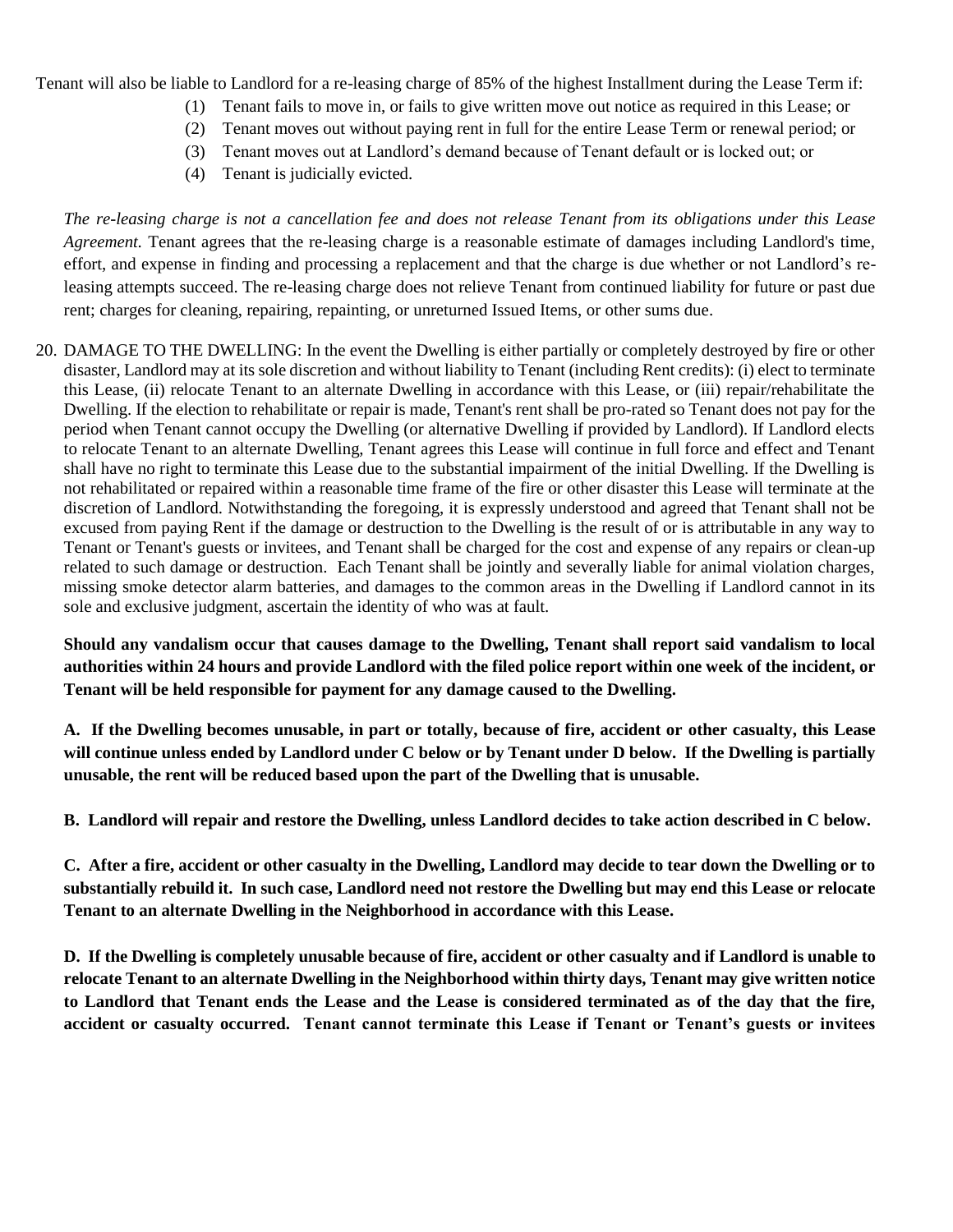**caused the fire, accident or other casualty. Tenant also cannot terminate this Lease if Tenant refuses Landlord's offer to relocate Tenant to an alternate Dwelling in the Neighborhood.** 

**E. Unless prohibited by the applicable insurance policies, to the extent that such insurance is collected, Tenant and Landlord release and waive all right of recovery against the other or anyone claiming through or under each applicable policy by way of subrogation.**

21. PARKING AND COMMON AREAS: Various areas of the Neighborhood are designated and intended for the use in common by all tenants, including, but not limited to, the parking areas, walkways, swimming pool, and other amenities made available by Landlord which shall be used by Tenant in accordance with the Rules and Regulations (as hereinafter defined). Landlord reserves the right to set the days and hours of use for all common areas and to change the character of or close any common area based upon the needs of Landlord and in Landlord's sole and absolute discretion, without notice, obligation or recompense of any nature to Tenant. Certain common areas may have installed video surveillance cameras. Tenant hereby acknowledges and agrees that any vandalism and/or illegal activity caught on videotape may be used against those persons committing the acts. The unavailability of such areas shall not be a violation of this Lease.

Parking is allowed only in designated parking areas and to have an assigned parking spot requires Tenant to enter into a Parking Addendum and payment of an additional fee. Landlord is not responsible for any theft, damage or towing costs. Unlawfully parked cars will be towed or disabled through a "boot" or similar device at owner's expense. Tenant may be subject to fines under the Rules and Regulations for violating the Neighborhood parking rules.

Landlord does not permit any packages or deliveries to be left with Landlord, Agent or their employees, including in the Neighborhood clubhouse. If Tenant will have any valuable deliveries, Landlord recommends Tenant to schedule with the courier to require a signature receipt. Tenant acknowledges Landlord is not liable for the theft or loss of any packages or deliveries left at the Dwelling for Tenant by any courier.

22. CHECK-IN AND CHECK-OUT PROCEDURES: Tenant shall conduct a walk-through inspection and complete the Unit Condition Form on the Resident Portal within 24 hours of taking possession of the Dwelling noting any conditions observed or Issued Items not issued, whether or not Landlord agrees to repair or remedy same.

It is understood and agreed that Tenant's failure to follow the appropriate check-out procedures and to return all Issued Items to Landlord may result in charges to Tenant for the unreturned Issued Items.

If all Issued Items issued to Tenant are not returned to Landlord, Tenant shall pay all costs and expenses associated with failure to return any Issued Items as outline in the Resident Handbook. Subject to Prevailing Law, if Tenant fails to comply with the check-out procedures of this Paragraph 22 by the end of the Term, and if Tenant fails to remove all personal property upon termination of the tenancy, then Tenant agrees that Tenant shall, in addition to any liability incurred under this Lease, be liable to Landlord for (a) an amount equal to the lesser of \$300.00 per day or the maximum amount allowed by Prevailing Law ("Holdover Fee") beginning at the time the Term ends and (b) any consequential damages suffered by Landlord as a result of Tenant's failure to vacate the Leased Premises, including, without limitation, the loss of another potential tenant waiting to receive possession of the Leased Premises but is unable to do so by virtue of Tenant's failure to vacate. Tenant acknowledges that the fees described in the preceding sentence are an effort to calculate Landlord's damages for a hold over which are difficult to ascertain and such fees are not a penalty. Tenant shall remain subject to all terms, conditions, covenants and provisions of this Lease until Tenant checks out of the Dwelling and removes all personal property from same. Furthermore, Landlord, at its sole election, may elect to deem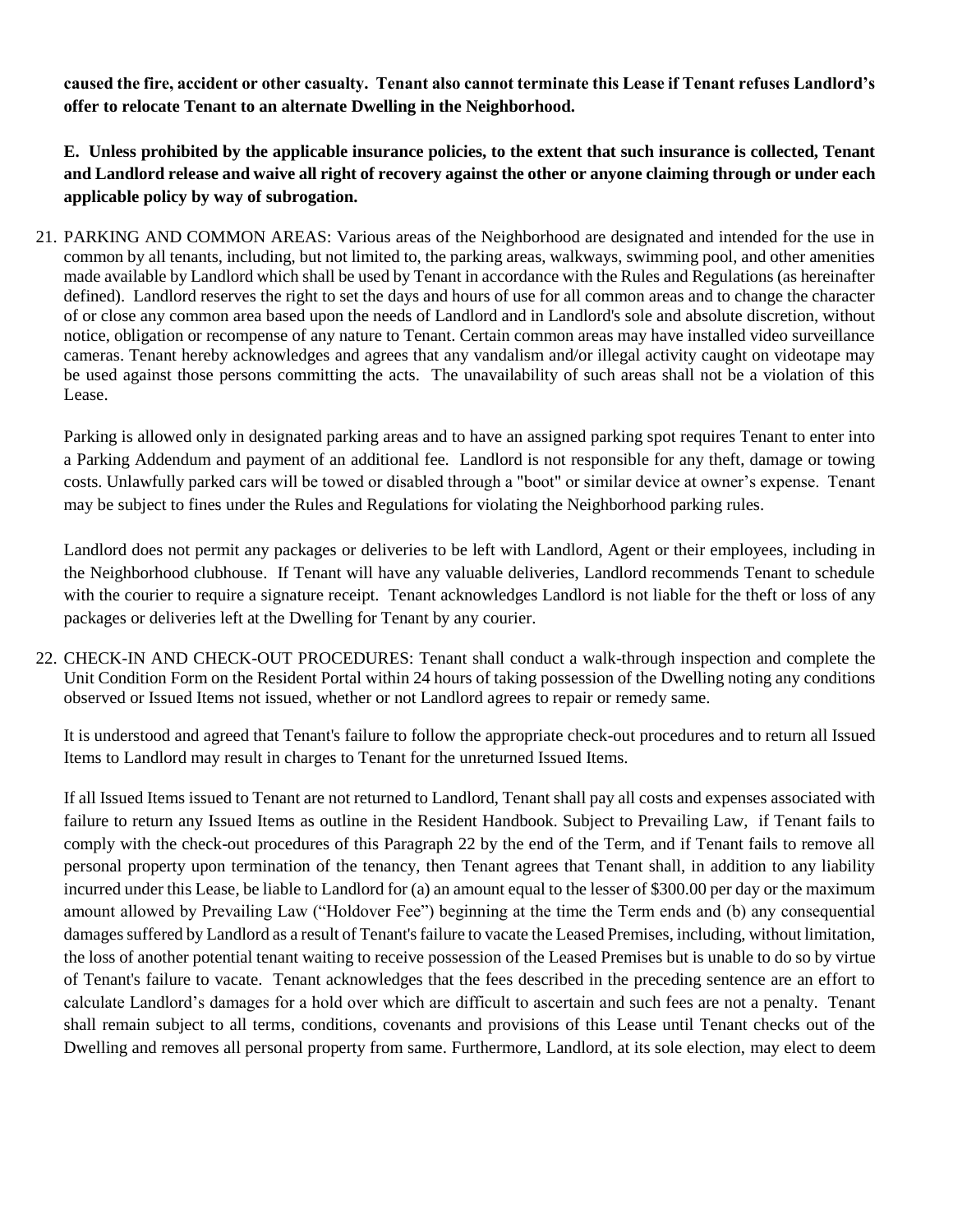any failure to vacate the Leased Premises as an election by Tenant to renew this Lease at the then market rental rate for the Leased Premises.

- 23. TENANT'S DUTIES UPON EXPIRATION OR TERMINATION: On or before the expiration or termination of this Agreement, and in addition to, and not in lieu of the other duties and obligations under this Agreement, Prevailing Law, or in any document incorporated herein by reference, Tenant shall have the duty and obligation to: (a) fulfill all requirements outlined in the Rules and Regulations; and (b) fulfill or perform the following duties:
	- 1. Remove all items of personal property that are not the property of the Landlord prior to the 1:00 p.m. check-out time on the expiration of the Term. If Tenant vacates the Dwelling or is dispossessed and fails to remove any of Tenant's personal property, those items shall be considered abandoned by Tenant, and Landlord shall be authorized to dispose of those items as Landlord sees fit in its sole and absolute discretion, subject to any restrictions imposed by Prevailing Law, a court's judgment or warrant of eviction.
	- 2. Immediately vacate the Dwelling at the time of said expiration or termination.
	- 3. Return the Dwelling to Landlord in substantially the same or better condition as the Dwelling existed when Tenant took possession, reasonable wear and tear excepted, clean and free of trash and debris, and with all appliances and fixtures in good condition and clean and suitable for use by the subsequent tenant. The Dwelling should be left in move-in ready condition without the need of additional make-ready services. **A \$35.00 non-refundable Restoration Fee will be charged to Tenant to offset the cost of basic cleaning and inspection services after move-out and will be billed with the last Installment**. Any additional stain removal, carpet repair, and/or replacement charges will be an additional charge as provided for in the damages section herein.
	- 4. Pay all unpaid rent and other charges or amounts due from Tenant to Landlord, including, without limitation, charges for damages, the amount of which shall be determined in the reasonable discretion of Landlord.
	- 5. Return all Issued Items to the Dwelling to Landlord's Neighborhood office.
	- 6. Remove all personal property of Tenant's, or Tenant's guests, from any common areas, including, but expressly not limited to any items of personal property (any such property not removed will be deemed abandoned and subject to disposal as set out above).
	- 7. Comply with and fulfill all other duties, liabilities, requirements and obligations of Tenant under this Lease.

In addition to any other remedy Landlord may have, Tenant's failure to abide by the provisions of this paragraph may result in any and all actual and consequential damages as permitted by Prevailing Law.

- 24. FAILURE TO VACATE: TENANT ACKNOWLEDGES AND AGREES THAT IF TENANT FAILS TO VACATE AS PROVIDED HEREIN THAT THE LANDLORD'S DAMAGES COULD BE SUBSTANTIAL INASMUCH AS THE FAILURE OF TENANT TO VACATE MAY AFFECT, LIMIT, INHIBIT OR EVEN PROHIBIT THE ABILITY OF LANDLORD TO LEASE THE DWELLING TO A SUBSEQUENT TENANT OR RESULT IN LANDLORD'S BREACH OF ITS LEASE WITH SUCH SUBSEQUENT TENANT. TENANT SHALL BE LIABLE FOR ALL SUCH DAMAGES, WHETHER DIRECT OR INDIRECT, CONSEQUENTIAL, SPECIAL OR INCIDENTAL.
- 25. RULES AND REGULATIONS: Tenant understands and agrees that Tenant is subject to the rules and regulations of the Neighborhood (hereinafter the "Rules and Regulations"), which are hereby incorporated into and comprise a part of this Lease. By executing this Lease, Tenant acknowledges that Tenant has been provided with a copy of the Rules and Regulations, has read and agrees to abide by the Rules and Regulations, and to require Tenant's guests and invitees to abide by the Rules and Regulations. Tenant understands and agrees that non-performance or breach of any of the Rules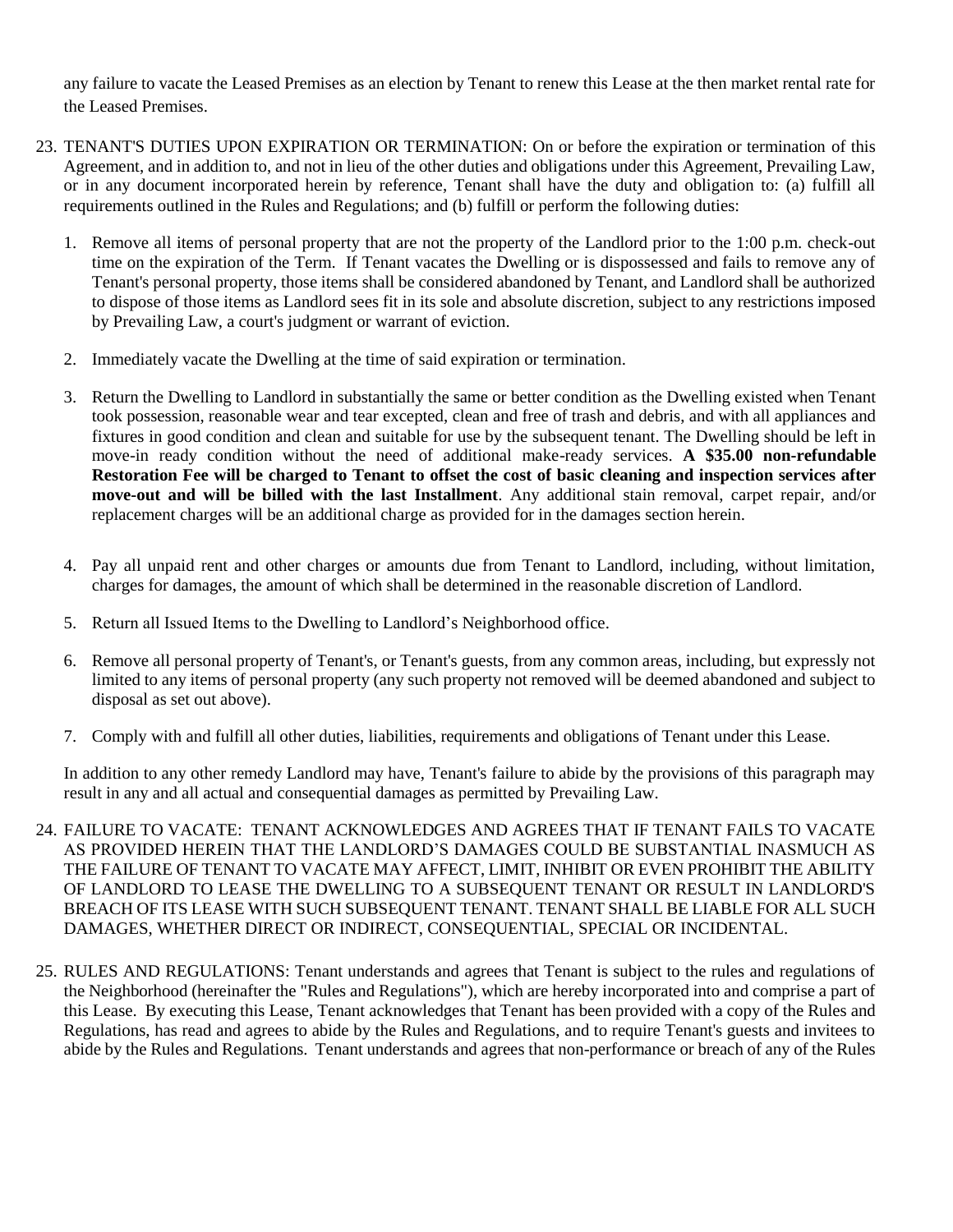and Regulations will constitute a default by Tenant under this Lease and Landlord will have the right to exercise any rights and remedies afforded to it hereunder or by Prevailing Law. The Landlord may make changes to the Rules and Regulations, and, upon notification to Tenant of such changes, such amended Rules and Regulations shall be deemed as equally binding upon Tenant and Tenant's guests and invitees as if originally set forth herein.

- 26. RENTAL APPLICATION: Tenant represents and warrants to Landlord that all information provided by Tenant to Landlord on the rental application whether in written or electronic form is true, correct and complete. Landlord has relied upon the information provided by Tenant and has leased the Dwelling to Tenant in reliance upon such information. Should any statement made on the rental application be a misrepresentation or not a true statement of fact, Tenant shall be considered in default of this Lease and this Lease may be terminated by Landlord, in its sole and absolute discretion, to the fullest extent permitted by Prevailing Law.
- 27. DISCLOSURES: Landlord is an equal opportunity housing provider and complies with all federal, state and local fair housing laws and regulations. Landlord does not discriminate in any way based upon race, creed, color, ancestry, religion, sex, national origin, familial status, marital status, sexual orientation, disability or handicap. If a third party requests information on Tenant or Tenant's rental history for law-enforcement, governmental or business purposes, including future prospective landlords, Landlord may provide it.
- 28. MOLD AND MILDEW: Tenant agrees to regularly inspect the Dwelling for water leaks, moisture, mold and mildew. Potential sources of water or moisture include roof leaks, humidifiers, plumbing leaks, steam from cooking, watering houseplants, baths and showers. Leaks may occur around water heaters, toilets, sinks, tubs, showers, windows and doors. Discolored areas on walls and ceilings and moisture in carpets may indicate roof leaks or clogged air conditioner drains. Tenant agrees to immediately notify Landlord in writing if Tenant detects leaks, mold or mildew within the Dwelling so that Landlord can remove mold and mildew from those areas. Tenant agrees to clean and remove visible moisture accumulation on windows, walls, ceilings, floors and other surfaces as soon as reasonably possible. Tenant agrees that after bathing, Tenant shall: (1) wipe moisture off of shower walls, shower doors, the bathtub and bathroom floor; (2) leave the bathroom door open until all moisture on the mirrors and bathroom walls and tile surfaces has dissipated; (3) hang up Tenant's towels and bath mats so they dry completely and (4) leave any bathroom fan on for at least thirty minutes after completion of activity. For small amounts of mold and mildew on non-porous surfaces (such as ceramic bathroom tiles, vinyl flooring, wood or plastic), Tenant agrees to clean and remove the mold and/or mildew using soap (or detergent) and water, letting the surface dry and then using within 24 hours a spray-on-type household biocide, such as Pine-Sol Disinfectant, Lysol Disinfectant or Tilex Mildew Remover following the instructions of such product. No water beds are permitted in the Dwelling.
- 29. SHUTTLE WAIVER: In the event any shuttle service is offered, it is offered as a courtesy to Neighborhood tenants and Tenant hereby agrees and acknowledges that if Tenant elects to use a shuttle service to and/or from the Neighborhood and/or Tenant's Dwelling, Tenant shall use such shuttle service at Tenant's own risk. Tenant hereby agrees and acknowledges that in the event of any loss, injury or damage suffered during or in connection with Tenant's use of any such shuttle service, Tenant shall look solely to the direct provider of such shuttle service (i.e., the shuttle service company) and Tenant shall not initiate any action against Landlord or Agent, or any of their respective officers, directors, shareholders, members, managers, agents, employees, heirs, beneficiaries, legal representatives, successors or assigns. Tenant acknowledges that while such shuttles may be branded as Aspen under a licensing agreement, such shuttles are not operated by Landlord, Agent or its affiliates. Any shuttle service company reserves the right to refuse shuttle service to and/or remove from the shuttle any residents or non-residents who show signs of violent or disruptive behavior. Tenant shall have no claims for rent credit or otherwise against Landlord or Agent for any temporary or longterm interruption of shuttle service or discontinuation of such service. Open containers of alcoholic beverages of any type are strictly prohibited on any shuttle vehicles.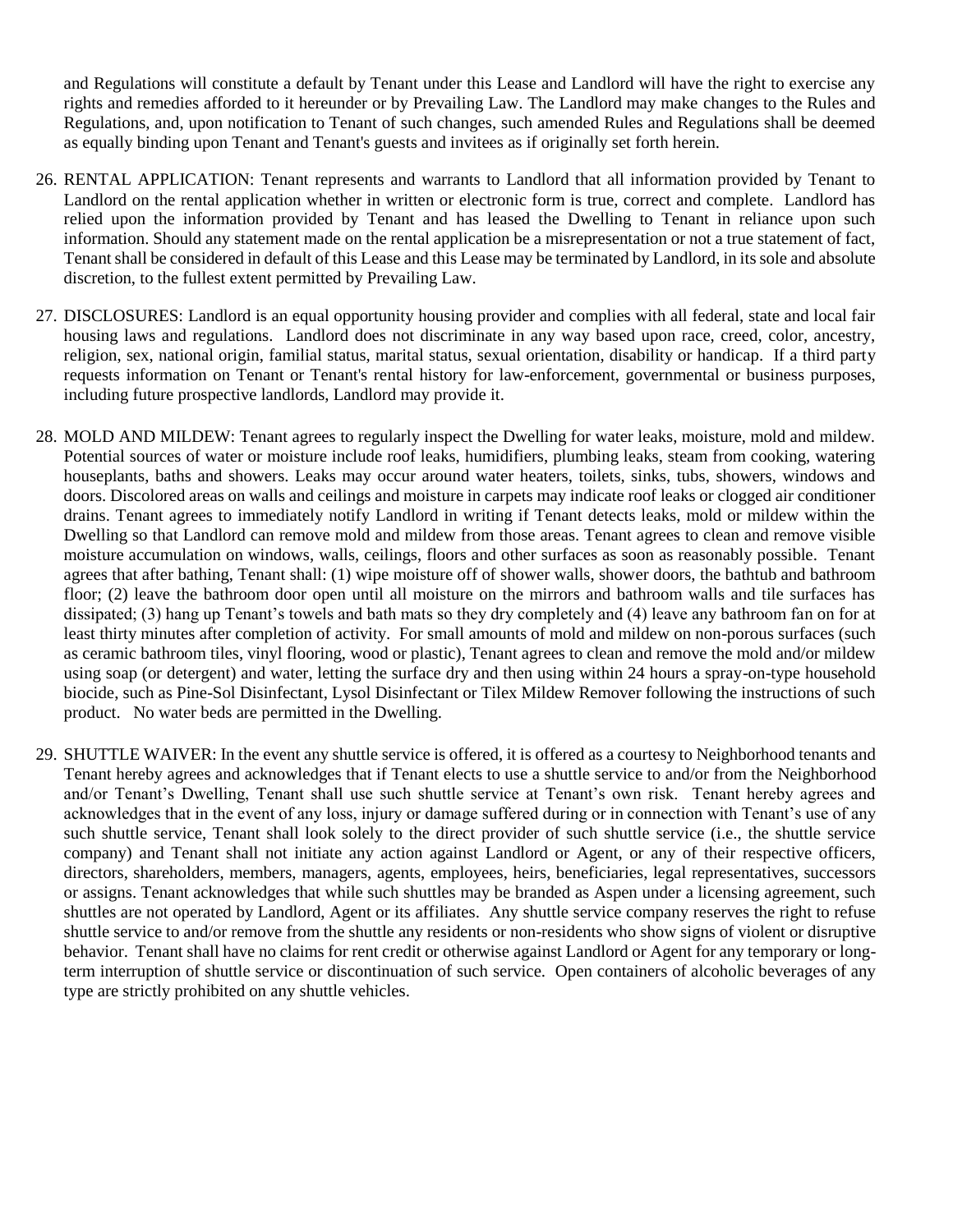- 30. TANNING BED WAIVER: In the event any tanning bed service is offered, it is offered as a courtesy to Neighborhood tenants and Tenant hereby agrees and acknowledges that if Tenant elects to use a tanning bed service, Tenant shall use such tanning bed service at Tenant's own risk. Tenant hereby agrees to follow all instructions and understands that (i) failure to use the eye protection provided may result in permanent damage to the eyes; (ii) overexposure to ultraviolet light causes burns; (iii) repeated exposure may result in premature aging of the skin and skin cancer; (iv) abnormal skin sensitivity or burning may be caused by reactions of ultraviolet light to certain: (a) foods; (b) cosmetics; or (c) medications, including: (I) tranquilizers; (II) diuretics; (III) antibiotics; (IV) high blood pressure medicines; or (V) birth control pills; (v) any person taking a prescription or over-the-counter drug should consult a physician before using a tanning device; (vi) pregnant women should consult their physician(s) before using a tanning device; (vii) a person with skin that always burns easily and never tans should avoid a tanning device; (viii) a person with a family or past medical history of skin cancer should avoid a tanning device; (ix) a tanning bed user should make a timely report to the applicable local health authority with respect to any injury for which medical attention is sought or obtained resulting from the use of registered tanning equipment; and  $(x)$  a tanning facility operator who violates a law relating to the operation of a tanning facility is subject to a civil or criminal penalty. If Tenant suspect a violation, please contact the local law enforcement authority or local health authority. Additionally, subject to Prevailing Law, Tenant agrees to use the tanning bed only when Tenant correctly records such use on required logs and is in compliance with all tanning bed use regulations. Further, Tenant hereby agrees and acknowledges that in the event of any loss, injury or damage suffered during or in connection with Tenant's use of any such tanning bed service, Tenant shall not initiate any action against Landlord or Agent, or any of their respective officers, directors, shareholders, members, managers, agents, employees, heirs, beneficiaries, legal representatives, successors or assigns. Landlord reserves the right to refuse tanning bed service to any Tenant who show signs of damaging or disruptive behavior. Tenant shall have no claims for rent credit or otherwise against Landlord or Agent for any temporary or long-term interruption of tanning bed service or discontinuation of such service.
- 31. TEXT MESSAGE AGREEMENT: In order to facilitate clear communication, Landlord may send out important text messages regarding shuttle service, gate function, etc. via text message. By signing this agreement, Tenant authorizes Landlord to send said messages.
- 32. PEST CONTROL: Tenant agrees to report any pest issues to Landlord for necessary remediation. It is the responsibility of the Tenant to keep the Dwelling clean; if Tenant consistently lives in an unsanitary environment, Tenant acknowledges and accepts that Landlord is limited in its ability to address the pest situations, and Tenant waives the right to hold Landlord responsible for continual issues.

When inhabiting the Dwelling, Tenant agrees to inspect the house for fleas, bedbugs, termites and other pests to the best of Tenant's ability. Tenant shall notify Landlord prior to move-in if Tenant has recently lived anywhere that had a bed bug infestation and Landlord may require Tenant to have all furniture or other personal property of Tenant inspected by a pest control specialist prior to move-in at Tenant's expense. Tenant must fully comply with the pest control specialist's recommendations, including instructions to properly dispose of infested personal property. After Tenant has returned the Unit Condition Form, and if Tenant has not made mention of the aforementioned pests, Tenant will be responsible for all costs associated with pest control for the Dwelling for the duration of the Lease term. If Landlord confirms the presence or infestation of bed bugs during the Lease term or after Tenant vacates the Dwelling, Tenant may be responsible for the cost of cleaning and pest control treatments incurred at the Dwelling and for any neighboring apartments in the Neighborhood. If Landlord must move other Neighborhood residents in order to treat adjoining or neighboring dwellings to the Dwelling, Tenant may be liable for payment of any lost rental income and other expenses incurred by Landlord to relocate the neighboring residents and to clean and perform pest control treatments to eradicate infestations in other dwellings. Tenant acknowledges that based upon the extent of infestation, certain items may need to be disposed of as part of the pest control treatment, which will be determined on a case by case basis by Landlord in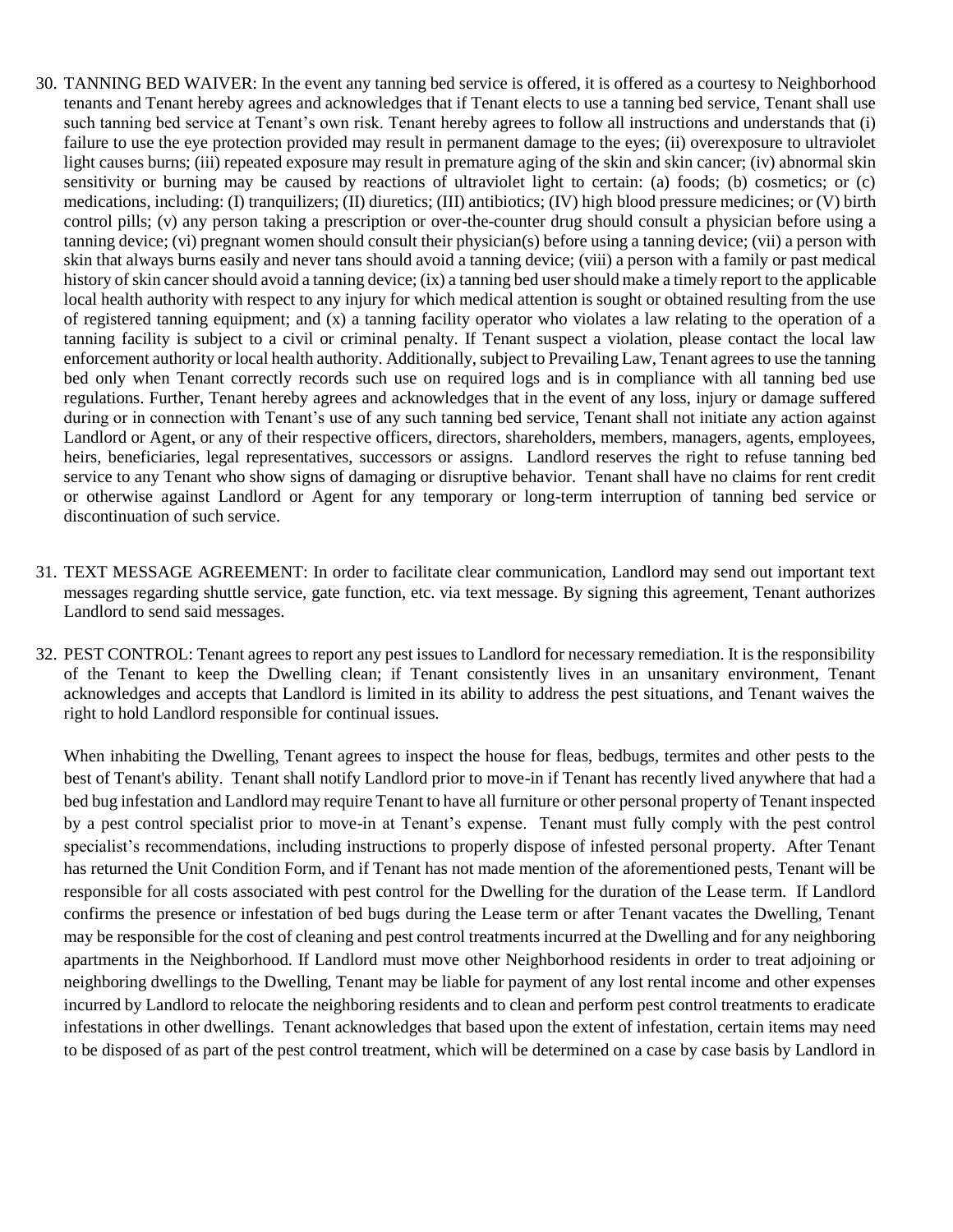conjunction with a pest control specialist. Tenant understands that Tenant will not be compensated for any personal property that must be discarded in order to curtail an infestation and agrees to follow proper protocol for disposal. Failure to comply with this provision constitutes a material breach of the Lease.

33. ROOMMATE ASSIGNMENTS & SHARED ROOM ASSIGNMENTS: If Tenant selects the co-ed option in preferences in the application process, such selection indicates his or her acceptance of co-ed roommate placement. Tenant hereby releases the Landlord of any liabilities related to problems or conflicts that may arise with roommates, roommates' guests, licensees, or invitees, or with any other residents that reside at the Neighborhood.

If the Tenant has indicated he or she does not agree to a co-ed selection, Tenant understands that should Tenant ever have roommate conflicts that require Tenant to transfer to a different Dwelling, if available, Tenant may only be moved to a Dwelling that does not have roommates of the opposite gender.

If two Tenants desire to share the Leased Premises, they must first gain written approval from Landlord, sign all related addenda, and pay all applicable administration fees, then such Tenants will enter into a single Lease and understand that sharing the Leased Premises, subject to Prevailing Law, will increase the rental rate for the Leased Premises by \$200 per Rent installment (in the event this is desired during the Term, a new single Lease will be entered by both occupants with Guaranties). Tenants further understand that should a Tenant in the shared Leased Premises decide to sublet/reassign his or her portion, the remaining Tenant will have the option of living alone in the Leased Premises at the increased rate or agreeing to live with the subletting/replacement roommate. Notwithstanding anything else herein, Tenants sharing the Leased Premises, as well as their respective guarantors, are jointly and severally liable for all obligations hereunder related to the Rent and other charges allocated to such Leased Premises. All Tenants signing a shared Lease agree that late fees, damage charges, fines, etc. will be divided equally among all Tenants.

Tenant agrees to the roommates assigned to the Dwelling by Landlord and understands that if a bedroom in the Dwelling assigned to Tenant becomes vacant Landlord may place a new tenant in the unoccupied bedroom in the Dwelling. Tenant is freely entering into this Lease knowing that Tenant will share the Dwelling with other tenants that may be assigned by Landlord. Further, Tenant consents to Landlord sharing Tenant's contact information with assigned roommates prior to the Term.

33. NOTICES: Landlord, pursuant to a separate written agreement, has designated Agent, as its agent for the purposes of managing and operating the Neighborhood, acting for and on behalf of Landlord for the purpose of service of process and receiving and receipting for notices and demands, and exercising any of Landlord's rights hereunder; provided, however, that Agent is not personally liable for any of Landlord's contractual, statutory or other obligations merely by virtue of acting on Landlord's behalf and all provisions in this Lease regarding Landlord's non-liability and non-duty apply to Agent as well. All notices, consents, waivers and other communications required or permitted to be given hereunder or otherwise shall be in writing and shall be deemed to have been given (i) if personally delivered, (ii) if mailed by certified United States mail, return receipt requested, in each such case upon receipt or refusal of delivery, (iii) if emailed, upon sending of the email by the party providing such notice, consent, waiver or other communication, (iv) with respect to any notice to Tenant, if affixed to the door of the Dwelling, or (v) if sent via an authorized private overnight carrier such as FedEx or United Parcel Service. All notices, consents, waivers and other communications required or permitted to be given hereunder or otherwise to Tenant shall be sent to Tenant at the Dwelling or at such other address as Tenant shall have previously specified by notice in writing to Landlord or at the email address provided by Tenant in Tenant's rental application. Other than notices related to reassignment/subletting, which shall be delivered to Agent's office in the Neighborhood, all notices to Landlord shall be sent to Aspen Heights, 1301 S. Capital of Texas Highway, Suite B-201, Austin TX, 78746. Tenant hereby consents to receiving emails to his or her email address and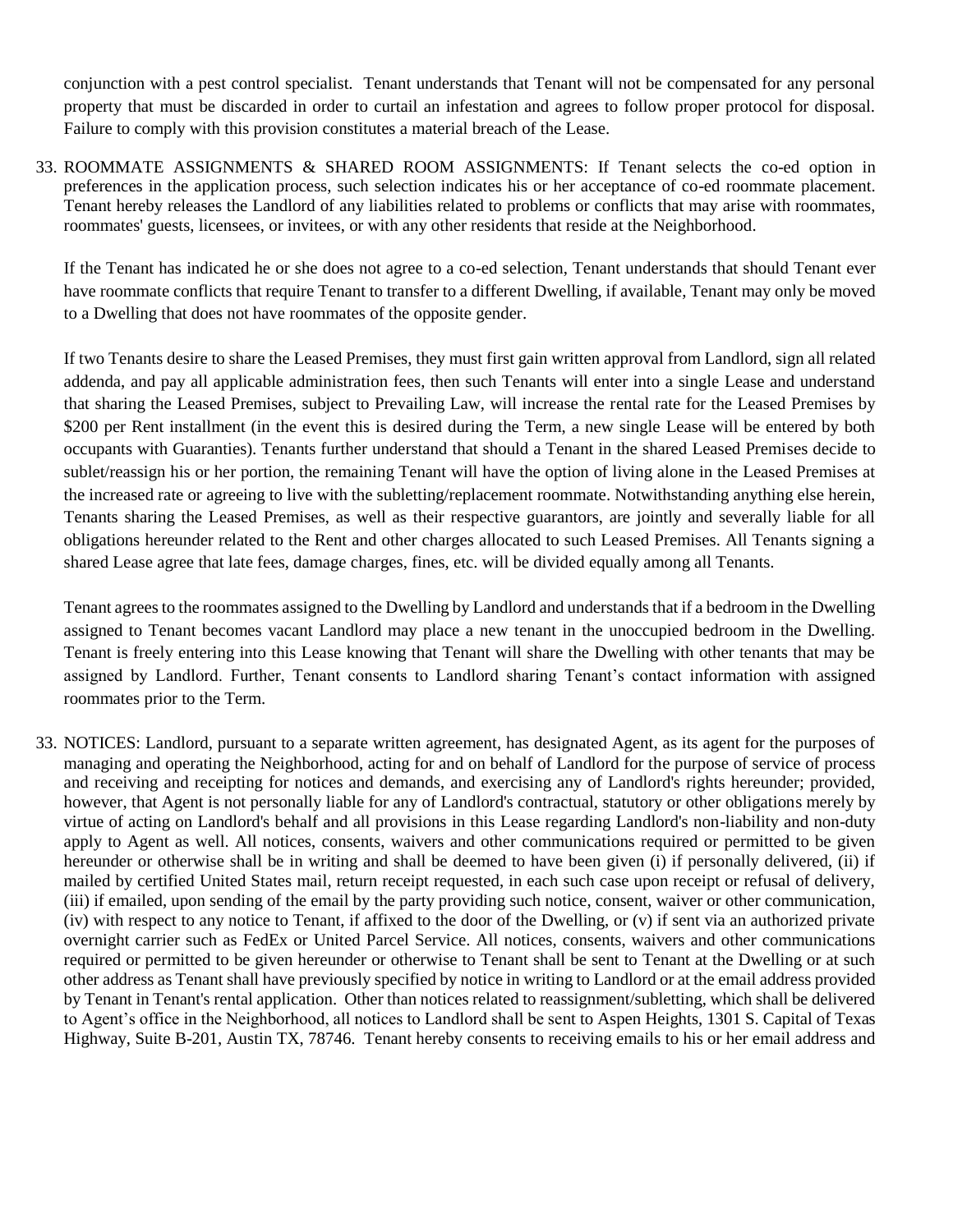cell phone contact provided by Tenant from Landlord, Agent, or their affiliates and their agents including, without limitation, and account management companies and independent contractors including any debt collections.

- 34. AMENDMENTS AND WAIVERS: No amendment to the terms, conditions, covenants or provisions of this Lease shall be valid or effective unless made in writing and signed by Landlord and Tenant. No waiver of a breach of any term, condition, covenant or provision in this Lease shall be construed to be a waiver of a succeeding breach of the same term, condition, covenant or provision or any other terms, conditions, covenants and provisions of this Lease. The failure of Landlord to insist upon strict performance of any of the terms, conditions, covenants, or provisions of this Lease shall not be construed as a waiver or relinquishment of any such terms, conditions, covenants or provisions, but the same shall be and remain in full force and effect. The receipt by Landlord of Rent, with knowledge of the breach of any term, condition, covenant or provision hereof, shall not be deemed a waiver of such breach, and no waiver by Landlord of any term, condition, covenant and provision hereof shall be deemed to have been made unless expressed in writing and signed by Landlord.
- 35. SECURITY DEVICES AND SMOKE DETECTORS: **All notices or requests by Tenant for rekeying, changing, installing, repairing, or replacing security devices must be in writing. Installation of additional security devices or additional rekeying or replacement of security device desired by Tenant will be paid by Tenant in advance and may be installed only by contractors authorized by Landlord.**

**Requests for additional installation, inspection, or repair of smoke detectors must be in writing.** Disconnecting or intentionally damaging smoke detectors or removing a battery without immediately replacing it with a working battery may subject Tenant to civil penalties and liability for damages and attorney fees. Tenants should test their detectors frequently to make sure they work properly.

Pursuant to NY Multiple Dwelling Law Section 51-c, if a Tenant installs a lock on their Dwelling door in addition to the lock supplied by the Landlord, the lock may be no more than three inches in circumference and Tenant must provide Landlord with a duplicate key. Failure to provide Landlord with a duplicate key constitutes a violation of a substantial obligation of the tenancy and can result in eviction proceedings.

36. MISCELLANEOUS: This Lease shall be construed, interpreted and governed in accordance with all applicable laws, ordinances, and regulations of the state, county, province, and city in which the Neighborhood is located, ("Prevailing Law") notwithstanding the residence or principal place of business of any party hereto, the place where this Lease may be executed by any party hereto or the provisions of any jurisdiction's conflict-of-laws principles. Any action or proceeding seeking to enforce any term, condition, covenant or provision of, or based on any right arising out of, this Lease may be brought against either of the parties hereto in the courts of the State in which the Neighborhood is located, in the City in which the Neighborhood is located, in a justice of the peace court in the district where the Neighborhood is located, or if it has or can acquire jurisdiction, in the United States District Court for the district in which the Neighborhood is located and no other venue, and each of the parties hereto consent to the jurisdiction of such courts (and of the appropriate appellate courts) in any such action or proceeding and waives any objection to venue laid therein. Process in any action or proceeding referred to in the preceding sentence may be served on any party hereto anywhere in the world. Each party further waives any right to trial by jury for any matter arising out of this Lease. This agreement to waive any right to trial by jury does not include claims for personal injury or property damage. If Landlord brings any court action or proceeding against Tenant which asks Tenant to be compelled to move out of the Dwelling, Tenant cannot make a counterclaim unless the counterclaim is directly related to Landlord's claim. Time is expressly declared to be of the essence of this Lease.

This Lease and Tenant's interest in the Dwelling are automatically subject to, and will remain at all times subject, subordinate, and inferior to any lien or encumbrance now existing or hereafter placed on the Dwelling and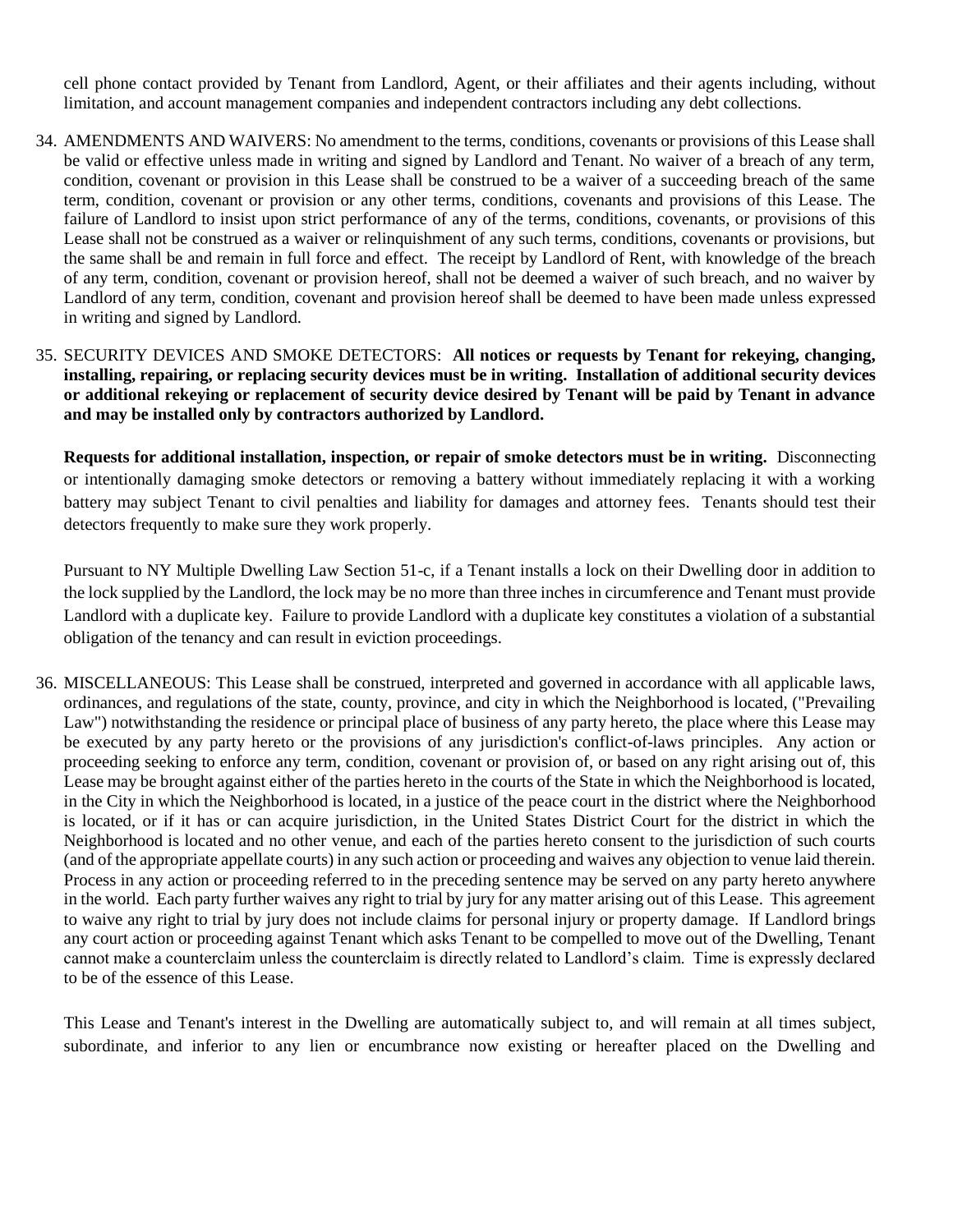Neighborhood by Landlord, to all advances made under any such lien or encumbrance, to the interest payable in respect of any such lien or encumbrance, and to any and all renewals and extensions of any such lien or encumbrance.

Subject to the limitations contained herein with respect to the assignment of Tenant's interest under this Lease, all terms, conditions, covenants, and provisions hereof shall be binding upon, and inure to the benefit of, the parties hereto and their respective heirs, personal representatives, successors, and permitted assigns. Landlord may assign Tenant's account and all rights and/or obligations hereunder to any third party without notice for any purpose, including collection of unpaid amounts, in the event of an acquisition, corporate reorganization, merger or sale of substantially all of our assets to another entity. Tenant hereby consents to such assignment.

The captions in this Lease are for convenience only, shall not be deemed a part of this Lease and in no way define, limit or extend or describe the scope of any terms, conditions, covenants and provisions hereof. Except to the extent otherwise stated in this Lease, references to "Section" or "Sections" are to Sections of this Lease. All words used in this Lease shall be construed to be of such gender or number as the circumstances require. Unless otherwise expressly provided, the word "including" does not limit the preceding words or terms. The terms "herein", "hereof", "hereto" or "hereunder" or similar terms shall be deemed to refer to this Lease as a whole and not to a particular Section. In any term, condition, covenant or provision relating to the conduct, acts or omissions of Tenant, the term "Tenant" shall include Tenant's invitees or others using the Dwelling with Tenant's express or implied permission.

In the event that any part of this Lease is construed or declared unenforceable or contravenes Prevailing Law, the remainder shall continue in full force and effect as though the unenforceable portion or portions were not included herein. This Lease may be executed in one or more counterparts by original, facsimile, or electronic signature, each of which shall be deemed to be an original copy of this Lease and all of which, when taken together, shall be deemed to constitute one and the same Lease.

Tenant shall not record this Lease in the public records of the County or State, and in the event this Lease becomes of public record Tenant hereby names Landlord or Agent its agent and authorizes such party to remove it from the public record, and agrees to pay any costs or expenses associated therewith.

There are no oral agreements between Landlord and Tenant or Agent and Tenant. This Lease contains the entire agreement between Landlord and Tenant and may not be changed except by written agreement.

OUR AFTER HOURS TELEPHONE NUMBER WILL BE PROVIDED AT OR BEFORE MOVE-IN (Always call 9- 1-1 in the event of a police, fire, medical or other emergency).

ACKNOWLEDGMENT – TENANT HEREBY ACKNOWLEDGES THAT TENANT HAS READ THIS LEASE, THE RENTAL APPLICATION, THE RULES AND REGULATIONS, AND ANY ADDENDA DESCRIBED HEREIN. TENANT UNDERSTANDS THAT THE RULES AND REGULATIONS MAY BE AMENDED FROM TIME TO TIME AND ARE FOR THE PURPOSE OF PROTECTING THE DWELLING AND PROVIDING FOR THE SAFETY AND WELL BEING OF ALL OCCUPANTS OF THE DWELLING, AND AFFIRMS THAT TENANT WILL, IN ALL RESPECTS; COMPLY WITH THE TERMS, CONDITIONS, COVENANTS AND PROVISIONS OF THIS LEASE AND ALL RULES AND REGULATIONS. TENANT ACKNOWLEDGES THAT THIS LEASE IS A LEGAL DOCUMENT AND IS INTENDED TO BE ENFORCEABLE AGAINST TENANT IN ACCORDANCE WITH ITS TERMS, CONDITIONS, COVENANTS, AND PROVISIONS. TENANT SHOULD SEEK COMPETENT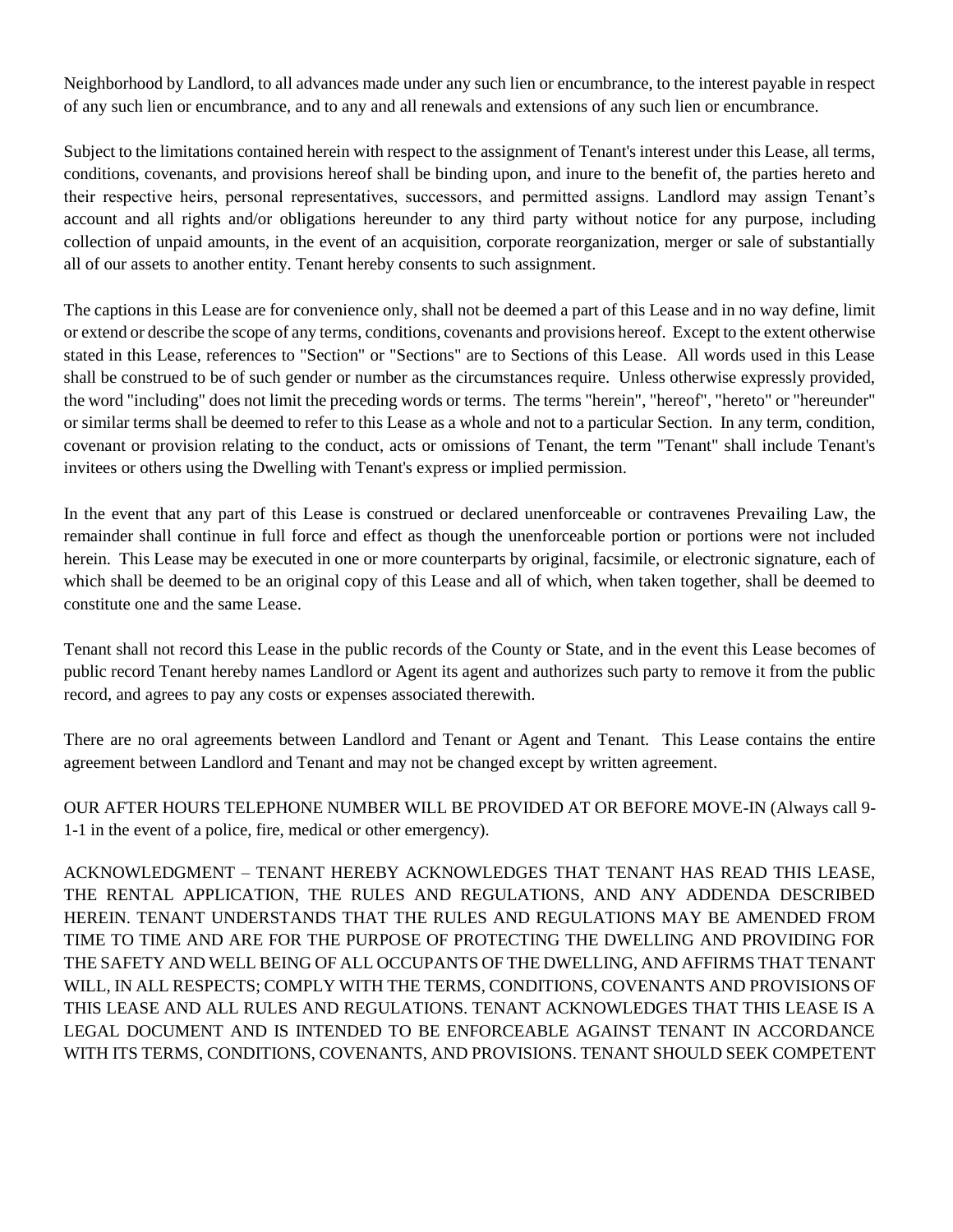LEGAL ADVICE IF ANY PORTION OF THIS LEASE OR RELATED DOCUMENTS IS NOT CLEAR OR OTHERWISE UNDERSTOOD BY TENANT.

IN WITNESS WHEREOF, Landlord and Tenant have executed and delivered this Lease on the day and year first above written.

## **CAUTION – IT IS IMPORTANT THAT TENANT THOROUGHLY READ THIS LEASE BEFORE TENANT SIGNS IT. TENANT ACKNOWLEDGES IT IS NOT**

### **RELYING ON ORAL AGREEMENTS, PROMISES OR REPRESENTATIONS OTHER THAN THOSE DOCUMENTED IN THIS LEASE AND AGREES HE OR SHE IS NOT RELYING ON ANY SUCH ORAL AGREEMENTS, PROMISES OR REPRESENTATIONS. TENANT ACKNOWLEDGES THAT THIS LEASE CONTAINS CERTAIN INDEMNITY OBLIGATIONS BY TENANT IN PARAGRAPHS 6 AND 14**

### **TENANT**:

| Signature:    |  |  |
|---------------|--|--|
|               |  |  |
| Printed Name: |  |  |

Date Signed:

## **LANDLORD:**

| - |  |
|---|--|

Name:

Title:

Date Signed: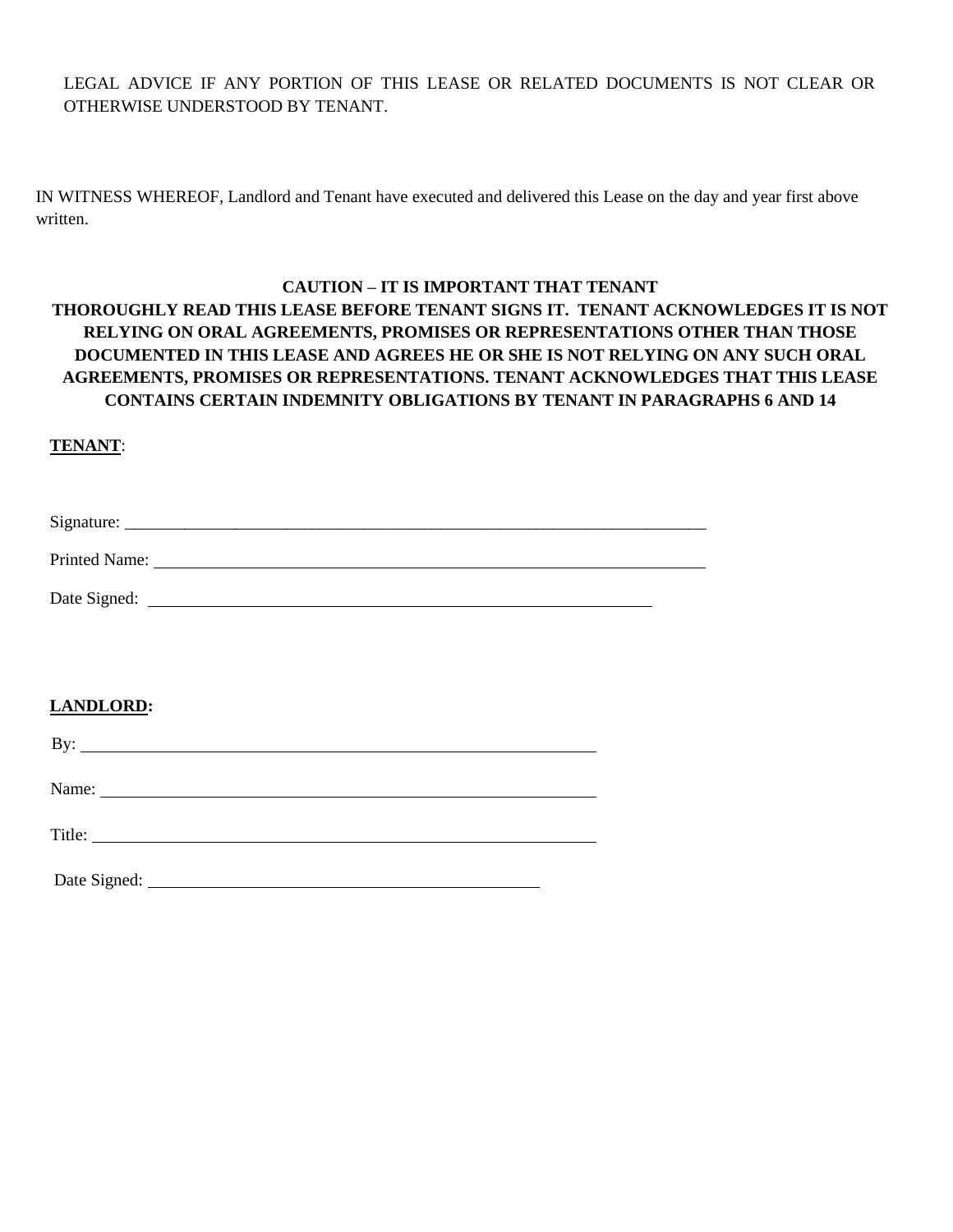# **Lease Guaranty**

Tenant Name: \_\_\_\_\_\_\_\_\_\_\_\_\_\_\_\_\_\_\_\_\_\_\_\_\_\_\_\_\_\_\_\_\_\_\_\_\_\_\_\_\_\_\_\_\_\_\_\_\_\_\_\_\_\_\_\_\_

I hereby guarantee all payment and performance obligations of the listed Tenant under the \_\_\_\_\_\_\_\_\_\_\_\_\_\_\_\_\_\_\_\_\_\_\_\_\_ Lease Agreement with \_\_\_\_\_\_\_\_\_\_\_\_\_\_\_\_\_\_\_\_\_\_\_\_\_\_\_\_\_\_\_\_\_\_\_\_\_\_\_\_\_\_\_ as Landlord, and any addenda and amendments thereto. I understand that my liability under this Guaranty is limited to the obligations of the Tenant(s) listed above only, and not to any other resident(s) of the Dwelling. I further understand that if the Tenant for whom I am signing this Guaranty chooses to sign a Joint Dwelling Selection Addendum that my liability under this Guaranty will be for the full value of the selected Unit divided equally by the current number of Tenants sign said Joint Dwelling Selection Addendum.

I hereby waive notices of acceptance of this Guaranty and all other notices in connection herewith or in connection with the obligations guaranteed hereby. I further agree that Landlord shall not be required to enforce the Lease Agreement against Tenant before seeking enforcement of such obligations hereunder. My liability for Tenant's obligations under the Lease Agreement is joint and several with the Tenant and any decision by Landlord to release the Tenant from any or all liability under the Lease Agreement will not operate to release me from my obligations under this Guaranty. This Guaranty is a guaranty of payment and performance, and not collection.

By signing this Guaranty, I acknowledge that I have read the Lease Agreement and any addenda and amendments thereto (documents may be viewed at our website, [www.myaspenheights.com\)](http://www.myaspenheights.com/). This Guaranty shall not be affected by any change in Dwelling unit or other residents agreed to under the terms of the Lease Agreement and any addenda and amendments thereto.

THIS GUARANTY SHALL BE A CONTINUING GUARANTEE AND SHALL REMAIN IN FULL FORCE AND EFFECT IF TENANT RENEWS THE LEASE BEYOND THE TIME PERIOD OF THE ORIGINAL LEASE AGREEMENT AS LONG AS THE LEASE IS RENEWED ON OR BEFORE AUGUST 1, 2022. IF THE RENEWAL LEASE INCLUDES INCREASED MONTHLY RENTAL OR OTHER FINANCIAL TERMS, THEN GUARANTOR'S LIABILITY UNDER ITS GUARANTY SHALL LIKEWISE INCREASE SUBJECT TO ANY LIMITATIONS UNDER PREVAILING LAW.

This Guaranty is part of the Lease Agreement and is performable in \_\_\_\_\_\_\_\_\_\_\_\_\_\_ County, \_\_\_\_\_\_\_\_\_\_\_\_\_\_\_, where the Dwelling is located. Landlord's rights under the Lease Agreement and any addenda and amendments thereto shall not be waived by Landlord's delay or failure to exercise any of its rights or remedies, including the giving of notices or the making of demands. By signing this Guaranty and providing the Guarantor Information requested on the following page, I hereby consent to and authorize the Landlord's investigation into my credit worthiness, criminal history, or other background checks. I grant such consent and authorization to Landlord for the period commencing as of the date of this Guaranty and terminating at the date set for the termination of the Lease, including any renewals. I understand Landlord has the right to answer questions about its credit experience with me. This includes, but is not limited to, credit reporting agencies. In lieu of having Landlord run a credit check on me, I can pay the first and last installment of the Rent upon execution of this Guaranty and will pay, to the extent not paid by Tenant, the remaining balance of the Rent under the Lease Agreement on or before August 1, 2017 notwithstanding any language in the Lease.

**\_\_\_\_\_\_\_\_\_\_\_\_\_\_\_\_\_\_\_\_\_\_\_\_\_\_\_\_\_\_\_\_\_\_\_\_\_\_\_\_\_\_\_\_\_\_\_\_\_\_\_\_\_\_\_\_\_\_\_\_\_\_\_\_\_\_\_\_\_\_\_\_\_\_\_\_\_\_**

#### **GUARANTOR:**

Signature Date Signature Date Signature Date Signature Date Signature Date Signature Date Signature Date Signature

Guarantor Printed Name: